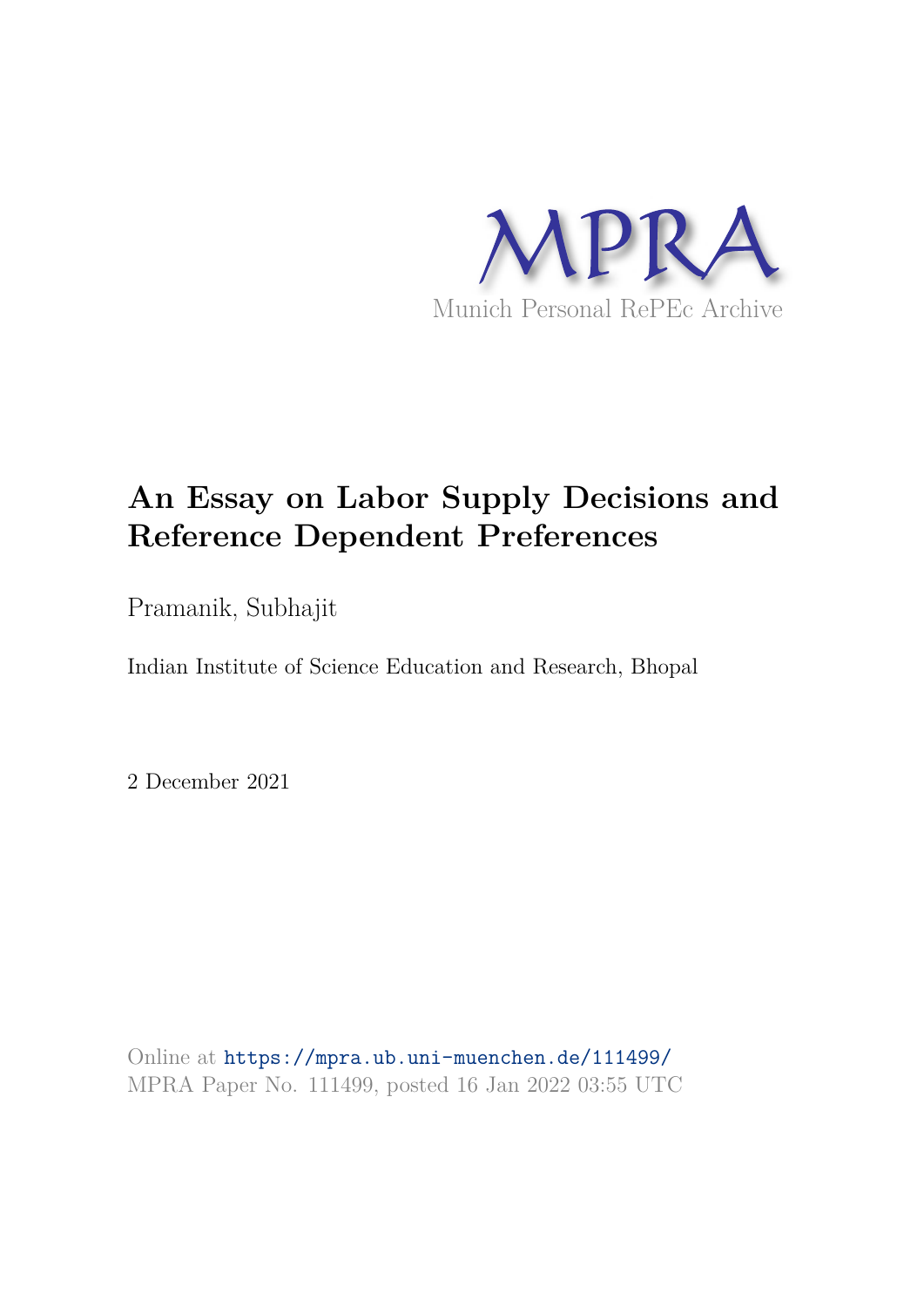# An Essay on Labor Supply Decisions and Reference Dependent Preferences

*By* Subhajit Pramanik<sup>∗</sup>

*This article presents a brief analysis of labor supply decision models using the concept of reference dependent preference. This reference dependent preference leads the model towards a behavioral aspects where "Gain-Loss utility" can be derived form standard "consumption utility" and the reference point is determined endogenously by the economic environment. At the first two sections of the article labor supply decision and reference dependent preference has been discussed in a brief. Then three model has been discussed where the economists used the concept of reference - dependent preference to make labor supply model decisions. I would like to thank Dr Sandip Kumar Agarwal (Assistant Professor Department of Economic Science, Indian Institute of Science Education and Research, Bhopal) for suggesting me this topic and for the valuable guidance while writing this article.*

#### I. Introduction - Labor Supply Decision

Each of us must decide whether to work and, once employed, how many hours to work. At any point in time, the from the economic point of view the labor supply is given by adding the work choices made by each person in the population. Total labor supply also depends on the total population which is directly connected by the fertility decisions made by earlier generations. So, the main concept of labor supply decision is a frame work used by economists to study that how an individual maximize their well-being by consuming goods and leisure. In this mentioned framework of labor supply decision, goods have to be purchased from a market place and as because most of the population are not independently wealthy so they have to work in order to earn money which is required to get goods and services from the market but in the same place they are sacrificing many valuable leisure times.

So it can be said that if we do not do work then we can get a lot of leisure but if we do work then we will be able to make money which can buy required goods and services. This is the main intuition behind the theory of labor-leisure choice. The model of labor-leisure choice isolates wage rate and income of an individual as the key economic variables that guide the time allocation between

<sup>∗</sup> 4th-year BS - MS student: Dept of Economic Science, Indian Institute of Science Education and Research, Bhopal, subhajit18@iiserb.ac.in.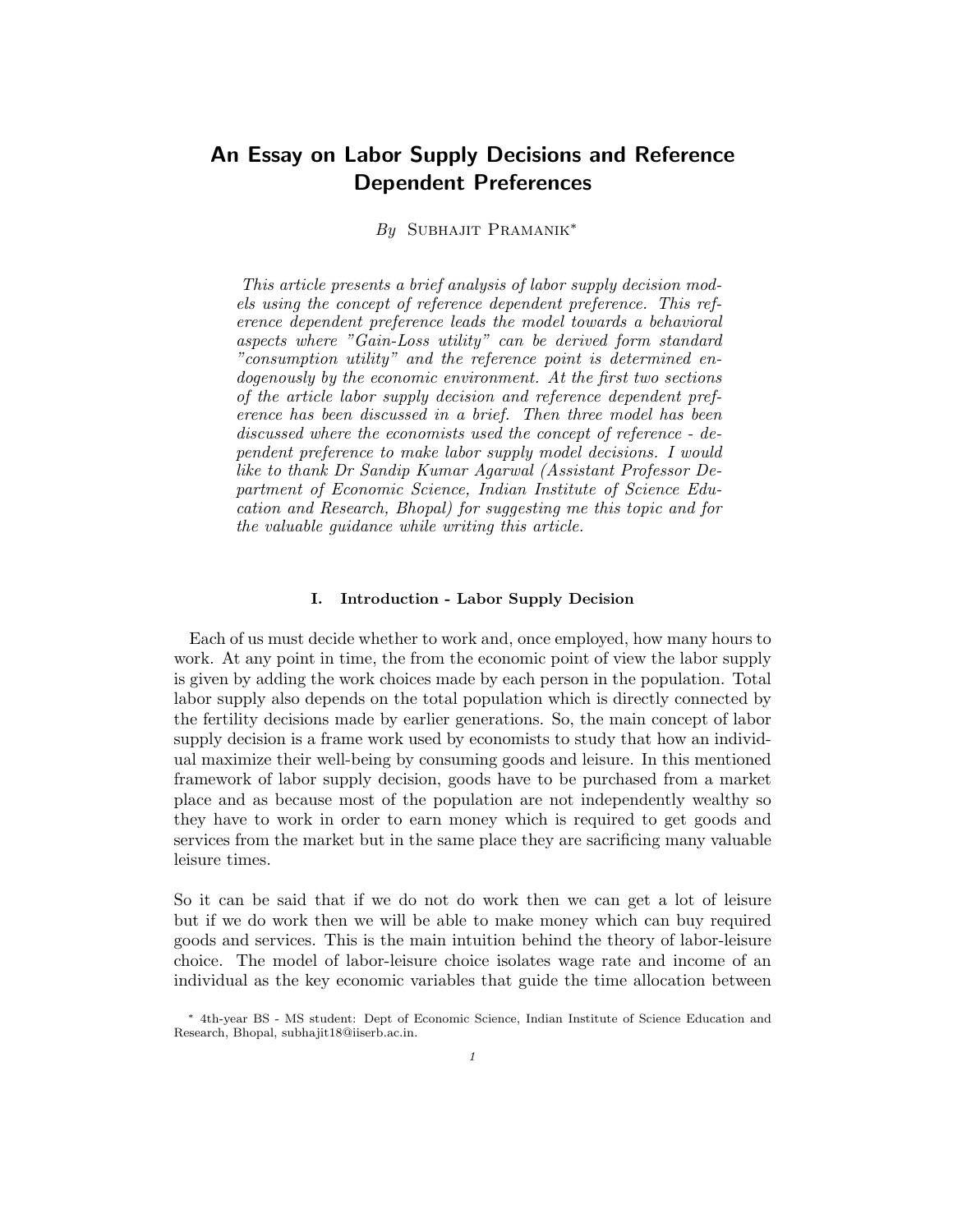the labor market and leisure activities. The labor supply decision is also determined by the opportunity wage (which is the wage rate of individual could earn in the labor market), non-labor income (the amount of income available to the individuals from other sources), and the individual's preferences for leisure versus works.

This economic framework of labor supply decision helps us to determine many important socio-economic questions related to economic policy and social consequences like why women's work propensities rose and hours of work declined? do welfare programs reduce incentives to work? Does a cut in the income tax rate increase hours of work? And what factors explain the rapid growth in the number of women who choose to participate in the labor market? Many of these questions are related to many behavioral concepts like bounded rationality, cumulative prospect theory and so on. Here in this article we will see that how the concept of reference-dependent preference have been applied to the labor supply decision models which helps us to connect labour-leisure choice and gain-loss utility by various endogenous reference point.

#### II. Reference - Dependent Preference

## *A. A Brief Overview*

In this section we will discuss about the basic framework behind the concept of reference - dependent preference following the model made by K˝oszegi and Rabin.[1]. According to their model of reference - dependent preference and loss aversion, the gain -loss utility can be derived from standard consumption utility with endogenous reference points. This model is based on the basic intuition of prospect theory[2] and also other models of reference dependence. By applying this model it can be shown that the willingness to pay for any good got increased in the expected probability of purchase and in the expected price conditional on purchase. In the article by K˝oszegi and Rabin it also has been proposed that a person's reference point is the probabilistic belief he held in the recent past from the outcomes and in deterministic environment preferred personal equilibrium can direct the decision makers to get their maximum consumption utility by the replications of the predictions of classical reference independent utility theory.[1]

#### *B. Model for Reference - Dependent Utility*

Let assume a person's utility for riskless outcome as  $u(c | r)$ , where  $c =$  $(c_1, c_2, \ldots, c_K) \in \mathbb{R}^K$  is the consumption bundle and  $r = (r_1, r_2, \ldots, r_K) \in \mathbb{R}^K$  is the set for "reference level" of individual consumption. Now, if is drawn from F (Probability measure), then the utility of the person can be defined as:

(1) 
$$
U(F | r) = \int u(c | r) dF(c)
$$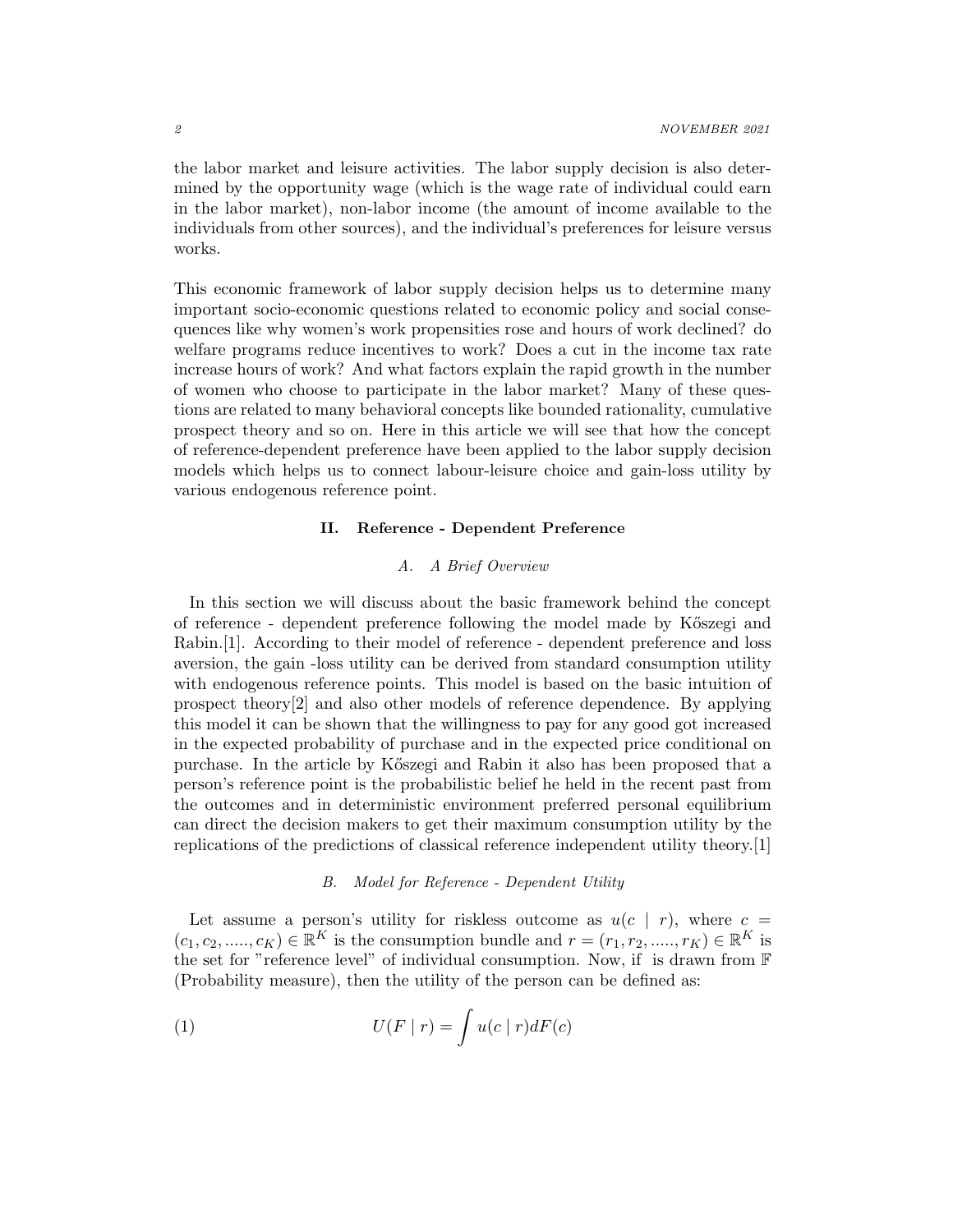Here in this model, as it has been assumed that the reference points are the prebeliefs about the outcomes, so they can be stochastic themselves. So, if reference point of a person is G (probability measure) over  $\mathbb{R}^K$  then the utility will be:

(2) 
$$
U(F \mid G) = \iint u(c \mid r) dG(r) dF(c)
$$

From this formulation, it can be said that from a given consumption, the sense of loss or gain can be derived by comparing it with all other possible outcomes under the reference theory. So gain and losses are not dependent on references though the preferences are reference dependent.

In this model they also assume that the overall utility has two parts:  $u(c | r) \equiv$  $m(c) + n(c | r)$ , where  $m(c)$  is the consumption utility and  $n(c | r)$  is the gain - loss utility.[3]. Here it has been assumed that the "consumption utility" is additively separable across all dimensions, i.e.  $m(c) \equiv \sum_{k=1}^{K} m_k(c_k)$ , where every  $m_k(.)$  is strictly increasing and differentiable. The "gain - loss utility" can be represented as:  $n(c | r) \equiv \sum_{k=1}^{K} n_k (c_k | r_k)$ . This assumptions tells us that anyone while taking any decisions, he or she can assesses the gain - loss utility in every dimension separately.[4] In combination with loss aversion, this separability of gain - loss utility is at the crux of many effects of reference - dependent utility such as endowment effect. How a person feels about gaining or losing in a dimension depends on the changes in consumption utility as:[5]

(3) 
$$
n_k(c_k | r_k) \equiv \mu(m_k(c_k) - m_k(r_k))
$$

Where  $\mu(.)$  is a "universal gain-loss function" which satisfies the following assumptions: [6] A1:  $\mu(x)$  is strictly increasing.

A2: If  $y > x > 0$ , then  $\mu(y) + \mu(-y) < \mu(x) + \mu(-x)$ .

A3:  $\mu''(x) \le 0$  for  $x > 0$ , and  $\mu''(x) \ge 0$  for  $x < 0$ .

A4:  $\mu'_{-}(0)/\mu'_{+}(0) \equiv \lambda > 1$ , where  $\mu'_{+}(0) \equiv \lim_{x\to 0} \mu'(|x|)$  and  $\mu'_{-}(0) \equiv \lim_{x\to 0} \mu'(-|x|)$ Loss aversion is captured by A2 for large stakes and A4 for small stakes and A3 is the "diminishing sensitivity" of gain - loss utility. To connect the implications of reference - dependence with loss aversion without diminishing sensitivity as a force on behavior, we need to take an alternative A3 as:

$$
A3': \forall x \neq 0, \mu n(x) = 0
$$

Now the following two propositions[1] will be about utility function which replicates properties which are generally associated with reference - dependent preference.

**Proposition 1:** If  $\mu$  satisfies assumptions A0 - A4 then for riskless consumption bundles, the followings are true:

1) For all  $F, G, G'$  such that the marginals of  $G'$  firstorder stochastically dominate the marginals of G in each dimension,  $U(F | G) \ge U(F | G')$ .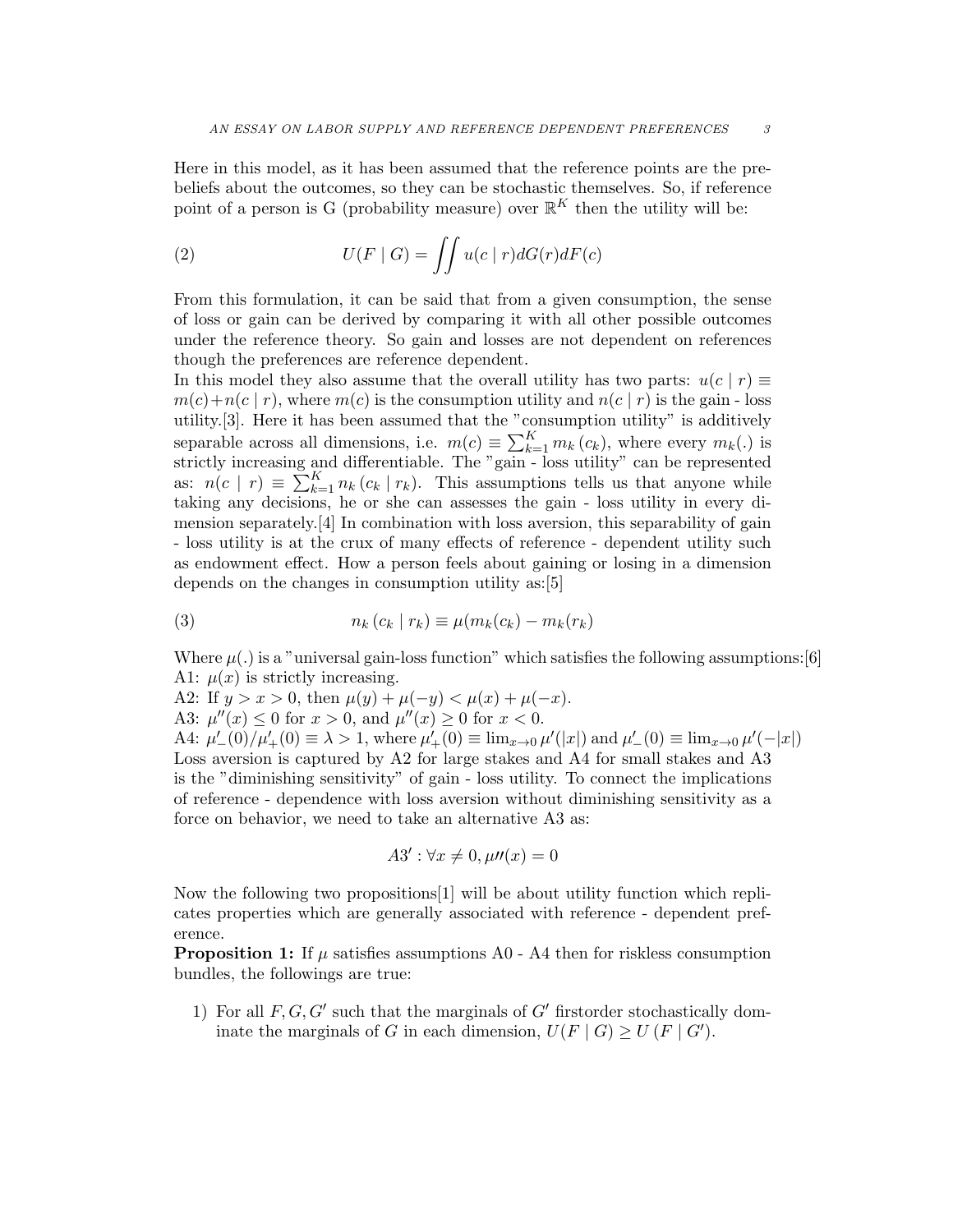- 2) For any  $c, c' \in \mathbb{R}^K$ ,  $c \neq c'$ ,  $u(c | c') \geq u(c' | c') \Rightarrow u(c | c) > u(c' | c)$
- 3) Suppose that  $\mu$  satisfies A3'. Then, for any  $F, F'$  that do not generate the same distribution of outcomes in all dimensions,  $U(F | F') \ge U(F' | F') \Rightarrow$  $U(F | F) > U(F' | F)$

The first point of this proposition establishes that lower reference point makes a person happier. The next two points tells us about the exhibition of the status quo bias i.e. if a person wants to leave the reference point for an alternative then that person strictly prefers that alternative if that is the reference point.

**Proposition 2:** If m is linear and  $\mu$  satisfies assumptions A0 - A4, then there exists  $\{v_k\}_{k=1}^K$  satisfying Assumptions A0 -A4 such that,  $\forall c \& r$ ,

(4) 
$$
u(c | r) - u(r | r) = \sum_{k=1}^{K} v_k (c_k - r_k)
$$

This second proposition tells us that in case of linear  $m(.)$ , the utility function  $u(c | r)$  shows same properties as  $\mu$ . So for small changes in the utility function shares qualitative properties of standard prospect theory.

# *C. The Reference Point as Endogenous Expectations*

In this model by Kőszegi and Rabin (2006)[1] it has been assumed that the reference points are fully determined from a person's expectations in the recent past. So, the reference point of a person is the probabilistic belief about that particular consumption outcomes in the time between the person took the first decision and just before the latest consumption occurs. This assumption helps this model to reconcile and unify the existing interpretations.[7] The reference points are also has been assumed as status quo which make relevant the reference point being expectations, where expectations are fully rational.

So, if the decision maker has some beliefs with probabilistic distribution of  $\mathbb Q$  over R, which draws a distribution over all possible choice sets for the decision maker  ${D_l}_{l \in \mathbb{R}}$ , where every  $D_l \in \Delta(\mathbb{R}^K)$ . Now on the basis of previous mentioned propositions we will see two definitions state a new concept of personal equilibrium which makes this model by K˝oszegi and Rabin very unique. This concept of 'personal equilibrium' is very similar to the concept of 'loss aversion equilibrium' by Shalev [2000] which is Nash equilibrium for multiplayer games, where the reference points are equal to player's reference - dependent expected utility.[8]

**Definition 1:** A selection  ${F_l \in D_l}_{l \in \mathbb{R}}$  is a personal equilibrium (PE) if for all  $l \in \mathbb{R}$  and  $F'_l \in D_l, U(F_l | \int F_l dQ(l)) \ge U(F'_l | \int F_l dQ(l))$ 

**Definition 2:** A selection  ${F_l \in D_l}_{l \in \mathbb{R}}$  is a preferred personal equilibrium (PPE)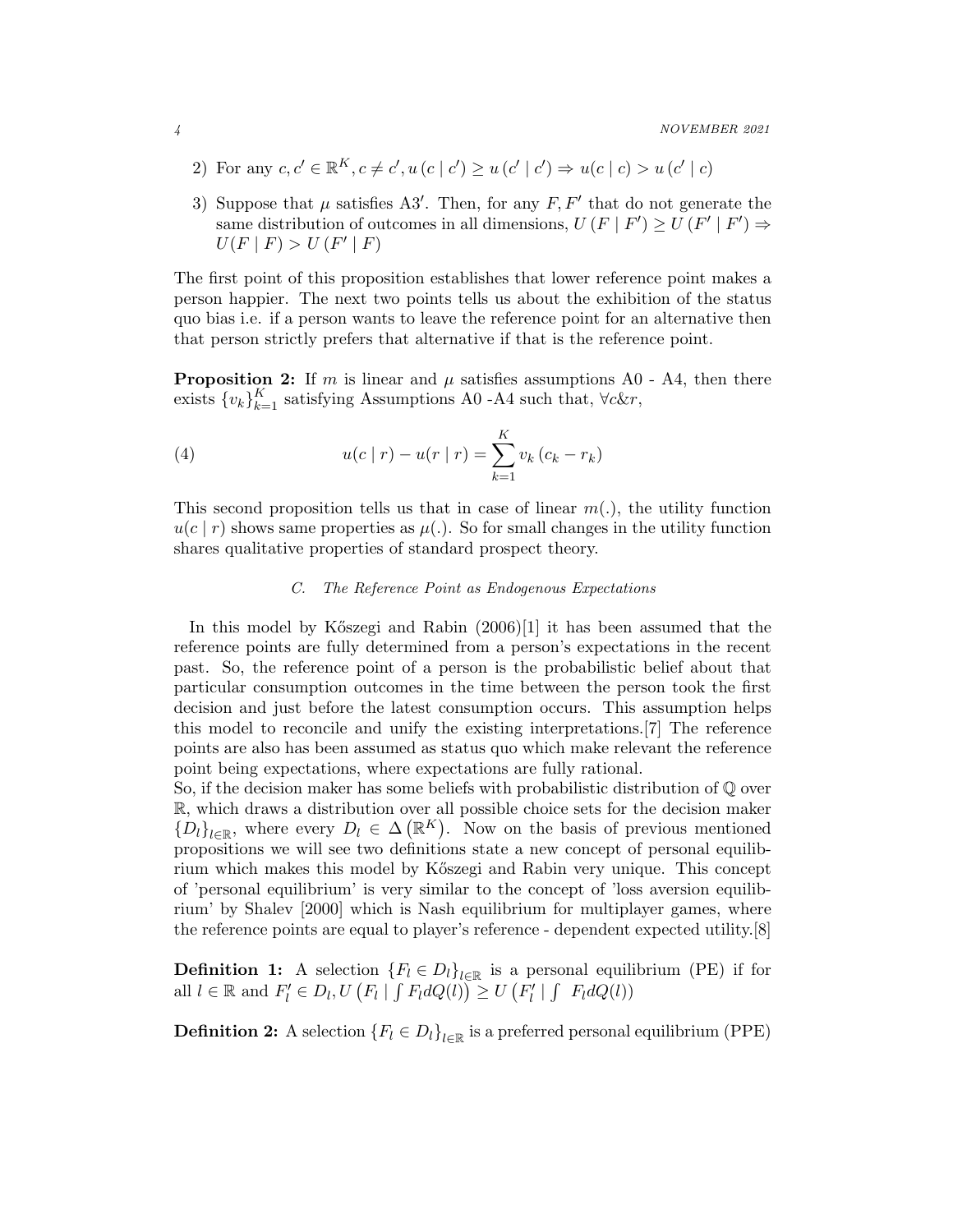if it is a PE, and  $U(\int F_l dQ(l) | \int F_l dQ(l)) \ge U(\int F'_l dQ(l) | \int F'_l dQ(l))$  for all PE selections  $\{F'_l \in D_l\}_{l \in \mathbb{R}}$ 

So, from these two definition it can be said that from a set of choices  $\mathbb{D}_l$  if a decision maker expect to choose  $\mathbb{F}_l$ , then the decision maker expect an outcome of  $\int \mathbb{F}_l dQ(l)$  and this expectation is the reference point of that decision maker. Now if we apply the concept of loss aversion equilibrium using utility function to individual decision making then personal equilibrium (PE) generates. There may be multiple PE and a decision maker can rank the PEs according to the previous expected utility.

# III. Models for Labor Supply Decision with Reference - Dependent Preferences

In this section, we will see how the concept of reference - dependent preference can be helpful while making a model for labor supply decision. For this we will discuss following three models and will also observe their empirical analysis with the real world data. The three models are by: Camerar et al.[9], Farber[10] and Crawford et al.[11]. In the model by Camerar et al. [9] they has tried to figure out and analyse the positive relationship between changes in wages and amount of hours spent. They also tried to analyze and understand the elasticities of cab driers. In the next two models by Farber[10] and Crawford and Meng[11] we will see the support of Camerer's empirical finding through the concept of reference dependence preference which we have discussed earlier.

For every model, there are three section in this article. At first we discussed about the theoretical framework of the model and then at the second part we have discussed the methodology of the analysis and the brief results of the analysis. At the third section, we have told about the conclusion we can say from those models.

## *A. General description of the Data*

Here in the three discussed models of labor supply, the empirical studies has been done on the data of New York cab drivers. The ideal test of labor supply responses to transitory wage increases would use a context where the wages are comparatively constant within a day but uncorrelated across days. In this type of situation, all dynamic optimization models predict positive relationships between hours worked and wages because of the negligible impact on daily life wealth of a one-day increase in wage.

Such data are available for at least one group of workers: New York City cabdrivers. The labor supply of cab drivers is consistent with the existence of intertemporal substitution. Drivers face wages which fluctuate on a daily basis due to various kinds of demand shocks caused by weather, subway breakdowns, dayof-the-week effects, holidays, conventions, etc. But the rates per mile are set by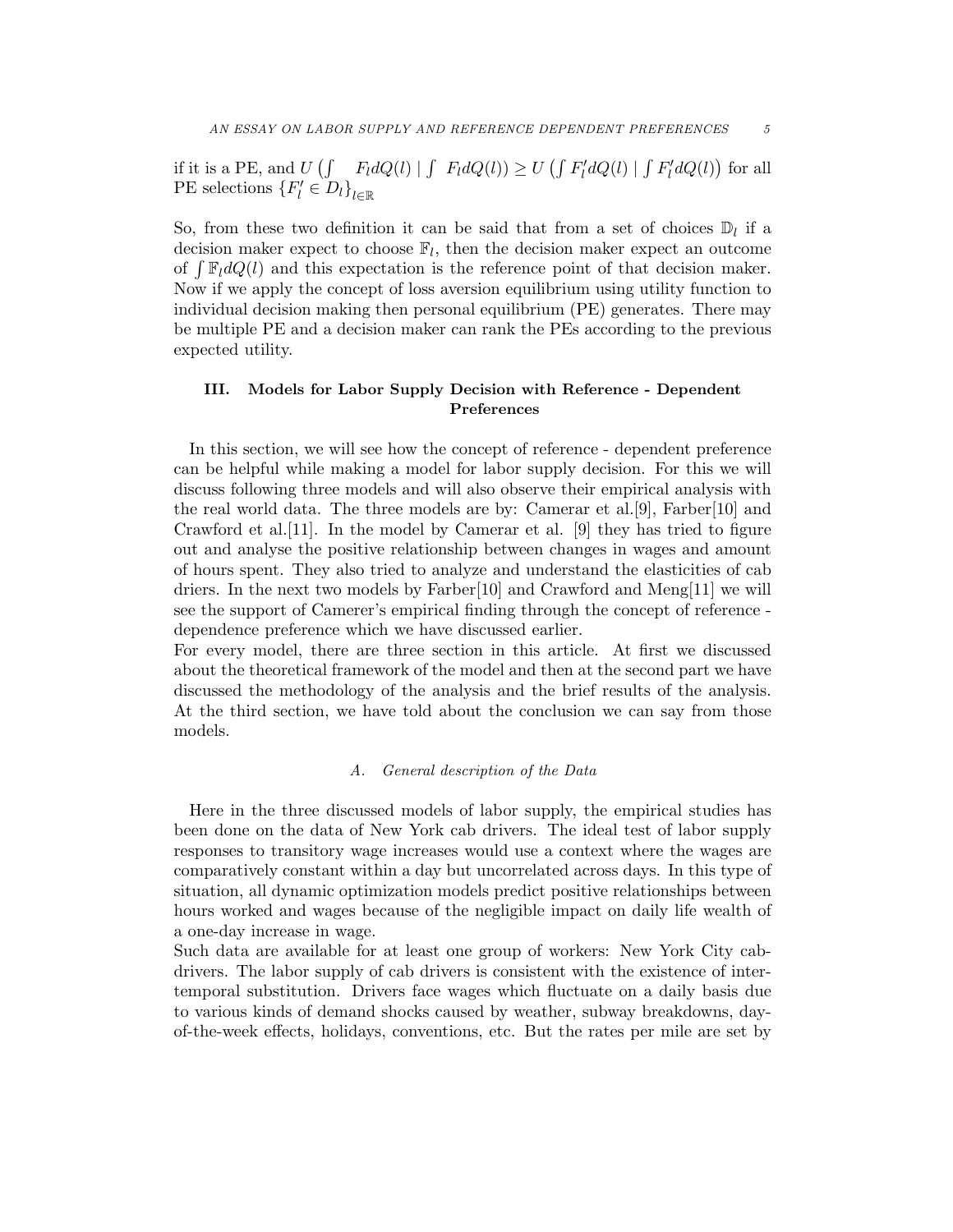law. So, on busy days drivers spend less time searching for customers and thus earn a higher hourly wage. These wages tend to be correlated within days and uncorrelated across days (i.e., transitory).

# *B. Model by Camerar et al*

Camerar et al. (1997)[9] have done extensive research to find the relationship between daily working hours and wages of New York cab drivers. In his model of labor supply it has been assumed that the cab drivers take the cabs on lease for a particular amount of time or day with a fixed fee. The drivers themselves are responsible for the fuel and maintenance expenses. After paying the fixed amount to the owner, he can keep 100 percent of the fare, the driver gonna earn. The divers themselves also can choose that for how much time they want to work during that specific lease period. The agreement for lease is very close to the first best solution of the incentive theorist's to the firm-worker principal agent problem of selling the farm to the worker.

The main direction of their model is computing the daily wage rate as a ratio of daily income to daily hours. Then the model do a regression between logarithms of daily hours and logarithms of daily wage rate which generate a significant and substantial negative elasticity for labor supply and this is consistent with a specific target earning model where cab drivers generally stops working when they reach that target value of daily income.

There is another similar type of study by Chou  $(2000)[12]$ , where he analyzed the labor supply of cab drivers on Singapore market and got the same negative relationship between logarithm of daily wages and logarithm of daily working hours. Chou came to a conclusion like cab drivers appear to set targets over short horizons.

#### ANALYSIS OF THE MODEL WITH DATA

To analyze the model they have used the trip sheets of New York cabdrivers. The trip sheets are sequential lists of trips that a driver took on a specific day. In that trip sheet, the driver lists every fare (tip excluded) and their time of picking up and dropping off. Camerar et al. analyzed three trip sheets named TLC1, TLC2, TRIP. The summary of the satistical analysis of the three data sheet are in the table 3.

There is one feature, which need to be noticed properly, i.e. the variation in trip count and the working hours. There is a large difference can be seen for these two features between TRIP dataset and TLC datasets. The TRIP sample is almost half of TLC1 and TLC2. The reason behind this is because TRIP dataset consists of the data from fleet drivers, while TLC2 consists of lease and owner drivers and TLC1 consist of fleet, lease and owner, all three type of drivers. After rigorous analysis of the above mentioned three data sets, Colin Camerar has found following points: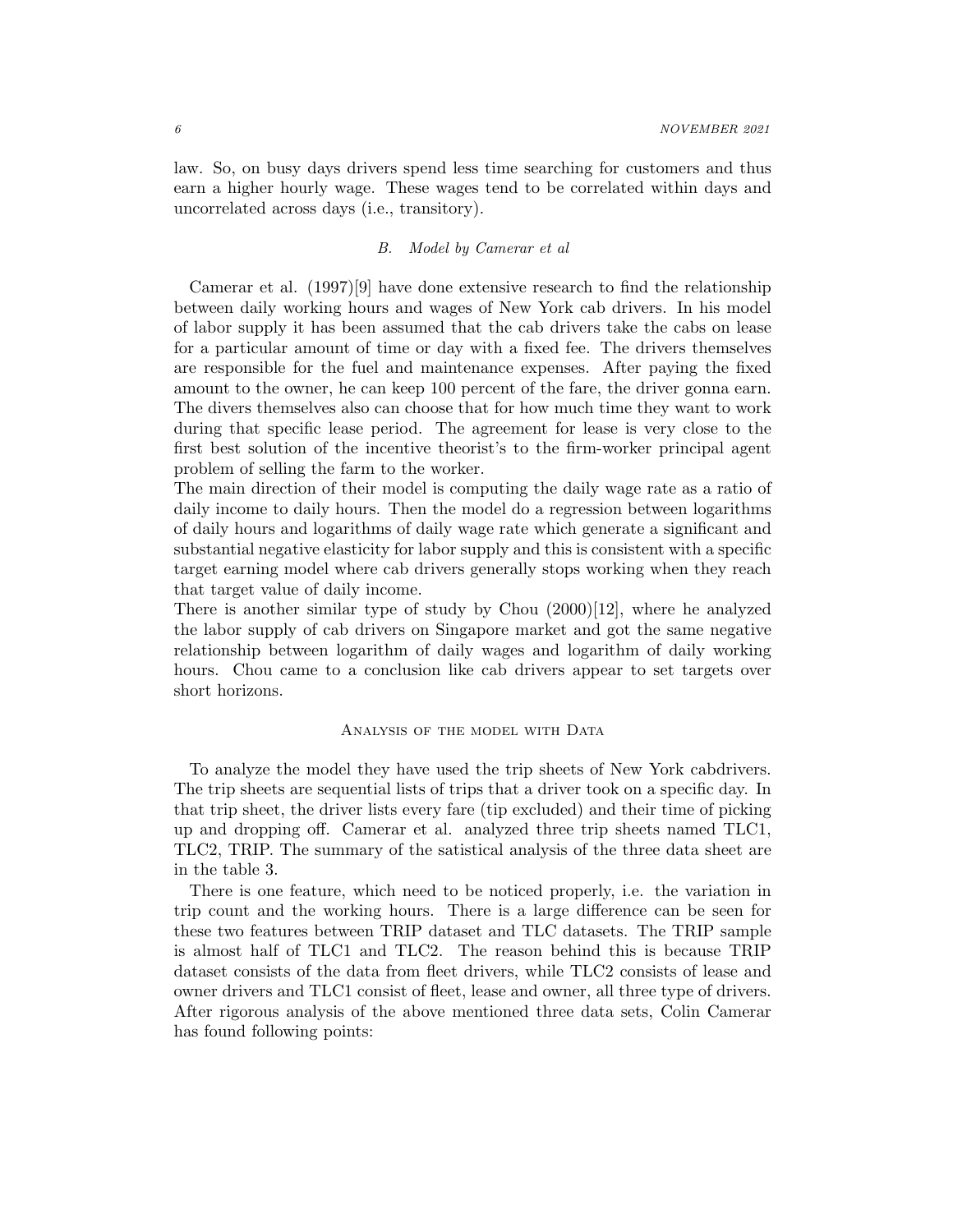|                            | Mean   | Median | Std. dev |
|----------------------------|--------|--------|----------|
| $TRIP (n = 70)$            |        |        |          |
| Hours worked               | 9.16   | 9.38   | 1.39     |
| Average wage               | 16.91  | 16.20  | 3.21     |
| Total revenue              | 152.70 | 154.00 | 24.99    |
| $#$ Trips listed on sheet  | 30.17  | 30.00  | 5.48     |
| $#$ Trips counted by meter | 30.70  | 30.00  | 5.72     |
| High temperature for day   | 75.90  | 76.00  | 8.21     |

AN ESSAY ON LABOR SUPPLY AND REFERENCE DEPENDENT PREFERENCES  $\gamma$ 

Correlation log wage and log hours  $=$  -.503. The standard deviation of log hours is .159, log wage is .183, and log total revenue is .172. The within-driver standard deviation of log revenue is .155 and across drivers standard deviation is .017.

| $TLC1$ ( $n = 1044$ )      |        |        |       |
|----------------------------|--------|--------|-------|
| Hours worked               | 9.62   | 9.67   | 2.88  |
| Average wage               | 16.64  | 16.31  | 4.36  |
| Total revenue              | 154.58 | 154.00 | 45.83 |
| $#$ Trips counted by meter | 27.88  | 29.00  | 9.15  |
| High temperature for day   | 65.16  | 64.00  | 8.59  |

Correlation log wage and log hours  $=$  -.391. The standard deviation of log hours & is .263, log wage is .351, and log total revenue is .347. The within-driver standard deviation of log revenue is .189 and across drivers standard deviation is .158.

| $TLC2$ ( $n = 712$ )       |        |        |       |
|----------------------------|--------|--------|-------|
| Hours worked               | 9.38   | 9.25   | 2.96  |
| Average wage               | 14.70  | 14.71  | 3.20  |
| Total revenue              | 133.38 | 137.23 | 40.74 |
| $#$ Trips counted by meter | 28.62  | 29.00  | 9.41  |
| High temperature for day   | 49.29  | 49.00  | 2.01  |

Correlation log wage and log hours  $= -0.269$ . The standard deviation of log hours is .382, log wage is .259, and log total revenue is .400.

TABLE 1-SUMMARY OF STATISTICAL EXAMINATION BY CAMERAR<sup>[9]</sup>

# *Variation of wages between days and within days*:

Here it has been tried to estimate the function for labor supply. For this it has been assumed that the drivers take the decision of when to stop on the basis of average wage rate rather than the wage's fluctuation on that particular day. Though it is important to consider the fluctuation of wages within day, as because within day negatively auto correlated wage rate of every hours can make the driver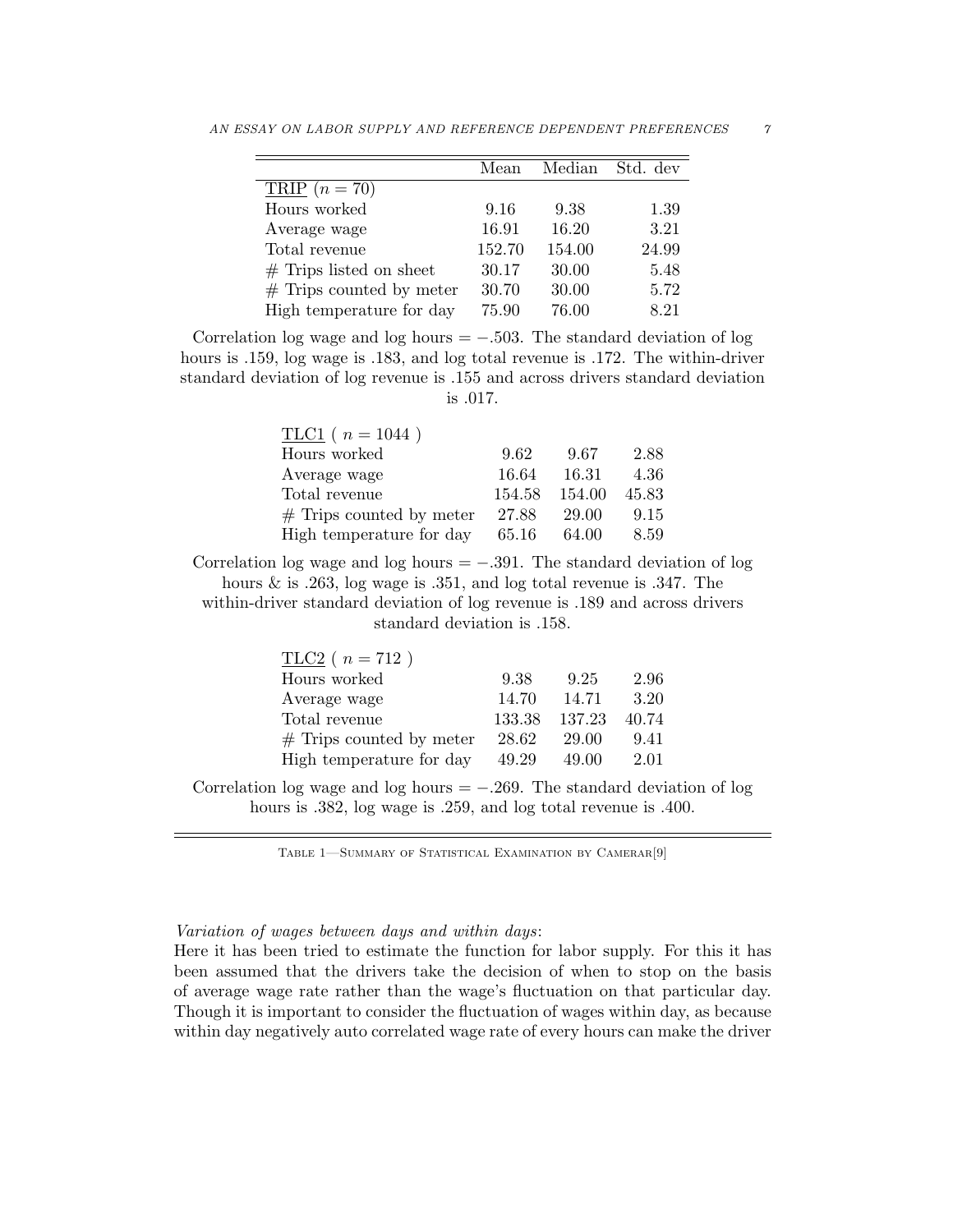to drive for the time-duration predicted from the standard theory to behave as they were violating it.

So from the statistical analysis of the data sets and the negative correlations, it can be said that if the auto-correlation is negative on a day started with high wage, then any driver will stop driving early because high wage hours likely to be followed by low wage hours. Similarly on a day started with low wage hour, driver will drive for longer hours expecting the high wage hour later on that day.

#### *Wage elasticities*:

From the above table (3) the simple correlation between logarithm of wages and logarithm of hours can be seen for the three sets of data  $(-0.503, -0.391, -0.269)$ . The scatter plots between log of hours and log of wages for three data sets are in the below figure (5). Camerar also did OLS regression between log of these two



FIGURE 1. SCATTER PLOT OF LOG(HOURS) VS LOG(WAGE) BY CAMERAR [9]

variables with taking two factors relating the weather condition and one dummy variable for the difference in demand between weekdays and weekend. From the regression, they came up to a conclusion that for TRIP data, the wage elasticity depends on whether we include the driver fixed effects or not. For no driver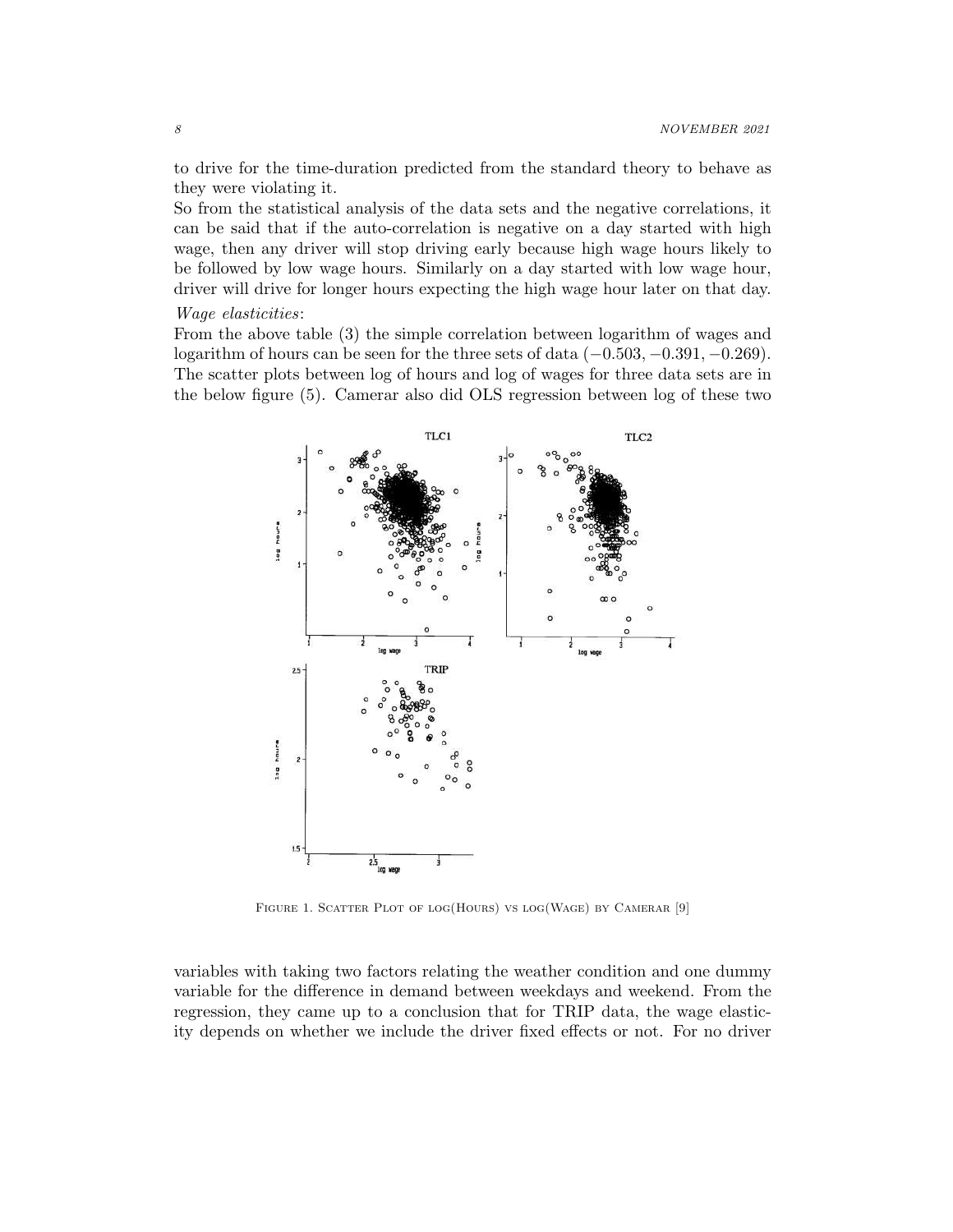fixed effects its −0.411 and with driver fixed effects the elasticity is less negative −0.186. For the TLC1 and TLC2 data sets, the elasticities are strongly negative (ranges from −0.355 to −0.618). They are estimated more precisely and are quiet robust to include the fixed effects.{All the mentioned values are taken from the article by C. Camerar $[9]$ . Another possible conclusion we can say is that elasticities are quiet less negative in case of fleet drivers than the owner drivers and lease drivers.

Wage Elasticity vs Experience of the driver: By time drivers get experienced and learn that its rational to drive more on high wage days and less on low wage days. This can give them better income and more leisure time also. This experience can results to more positive wage elasticity for experienced drivers than the inexperienced drivers.

Wage Elasticity vs Payment Structure of the Cab-drivers: The payment of the drivers also can impact the wage-elasticities. The payment structure also can impact on the degree to which they can vary their driving hours across the day. Here it can be said that the fleet drivers have lower elasticity (lesser negative) as they can drive for only a period of twelve hours.

# So why the elasticities are negative?

From the above discussion it is very clear that the wage elasticities are negative, though are significantly higher for experienced drivers than the inexperienced ones. So, according to Camerar the explanation for negative elasticities are as follows:

*Tagetting daily income:* The negative elaticity is because the cab-drivers generally take an one day horizon target to achieve for their wage and quit driving when that target got achieved. Like many other mental accounts, daily income targets can help to mitigate self control problems.[13] Driving is a very tiring job and drivers can quit anytime they want, so keeping a daily income target establishes an output based guideline of when to quit. The utility function for daily income target can also lead us to some more points like as a decision maker, its easy for a diver to make decision about when to quit as this is computationally easier than tracking the ongoing balance of marginal income utility and forgone leisure utility which depend on the expected future wages required for optimal inter-temporal substitution. So, a daily target rule is a much simpler rule for the drivers to keep track on balance. The daily income target also supports the impact of experience for daily wages. Experienced drivers have larger elaticities because either they learn over time to take a longer horizon target or to adopt the simple rule of driving for a fixed number of hours every day.

*Liquidity constraints:* Another possible reason for the negative elaticities are that the drivers face strongly binding liquidity constraints. Liquidity constrained cab - drivers who must earn a certain amount of money each day must drive long hours in a low wage day. From figure 5 the variation of hours worked can be seen for three different type of drivers. So, the cab drivers who are not liquidity constrained such as those with substantial wealth, they shouldn't show negative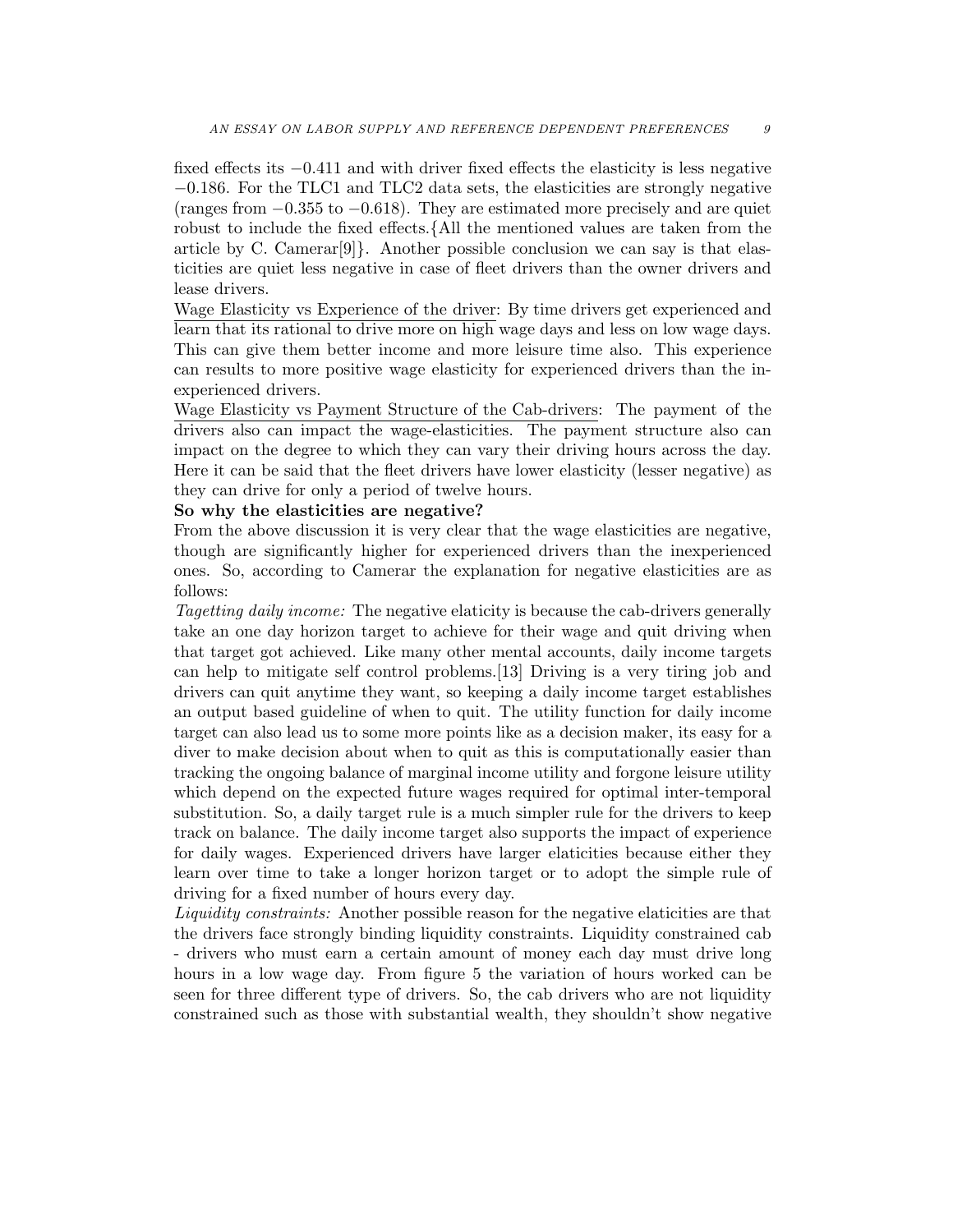

FIGURE 2. HISTOGRAMS OF HOURS WORKED BY DRIVER OWNERSHIP CLASS(FOR TLC1 DATA)[9]

#### elasticity

Beside these two points, there may be other factor also for the reason of negative elasticities, such as breaks, increasing the dis-utility of effort and participation.

#### Conclusion from this model

According to dynamic theory of labor supply, there should be a positive loabor supply response for the fluctuations in wages. But from the above mentioned statistical analysis by C.Camerar it is very evident that the sign for elasticity is negative. Cab drivers take decisions on their own about thier working hours and earn wages which is highly correlated within days, but only weekly correlated between days. From this it can be said that the fluctuation in wages are transitory. The negative sign of wage elasticities tells us that the elasticities of inter - temporal substitution around zero may lead us to a real behavioral regularity[9]. It tells us that this negative elasticity is not just an artifact of computation or any special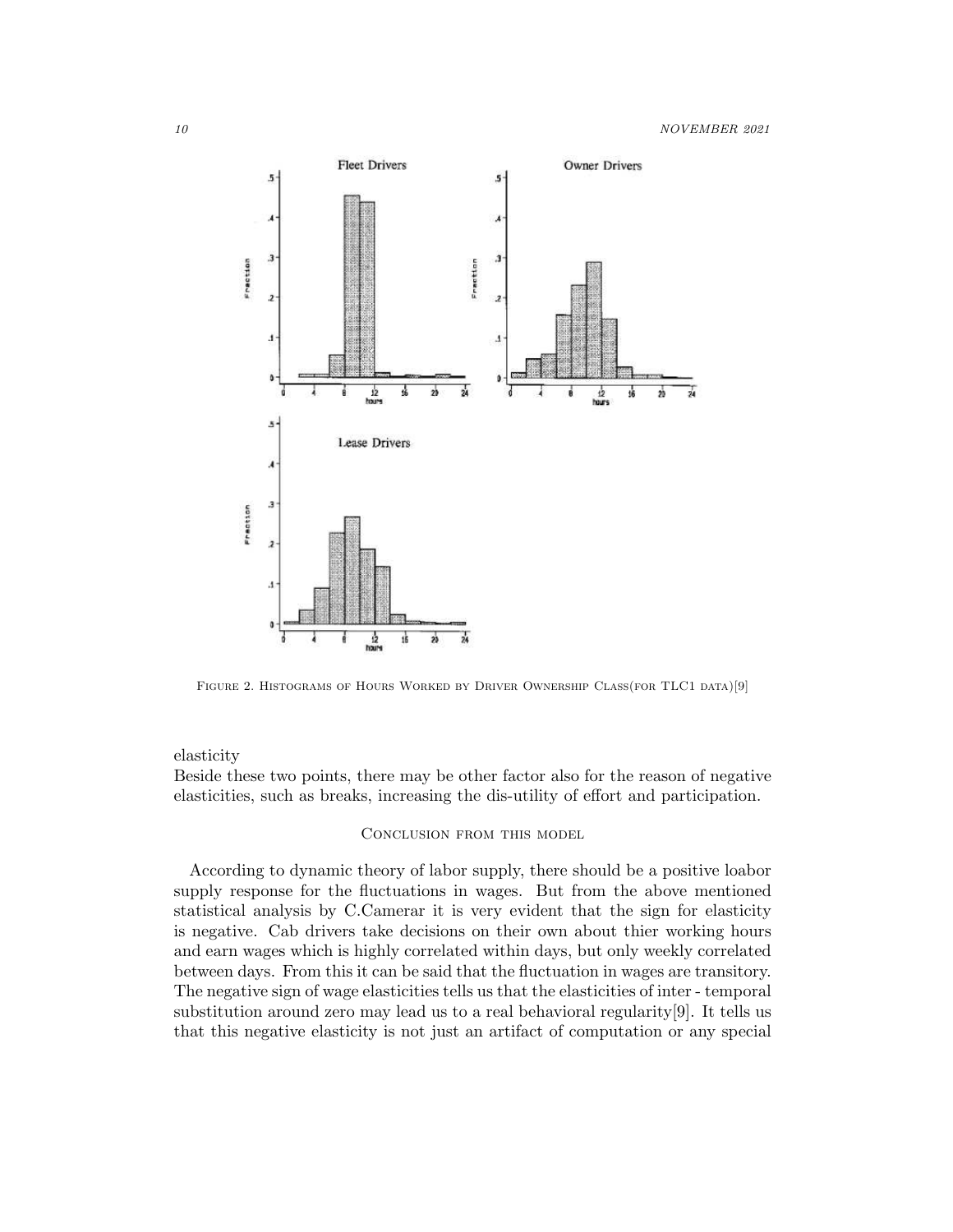condition for the cab drivers.

In the next two following model of labor supply we will see the what happens to these results if we analyze the labor supply using the concept of reference dependent preference.

### *C. Model by Henry S. Farber*

Prof H Farber has done a lot of research works on labor supply decision and deviations from the standard neoclassical consumer behavior model. With the same dataset of new york city cab drivers he also has analyzed the predictions with the help of *reference - dependent preference*. He has published three articles about this particular topic[14] [10] [15]. Here we will discuss the model he made on the article named *"Reference - Dependent Preference and Labor Supply: The Case of New York City Taxi Drivers"* published on 2008.[10] In this article he applied the model to the data on daily labor supply of new york cab drivers where the reference point of the drivers are the daily income. His findings are directly opposite to those of Camerar et al[9] which we discussed in the earlier section. In the article Farber (2005) [14] he sketched a model for daily labor supply for taxi drivers in New York. The fully optimizing model is based on the solution of a dynamic programming problem in which a driver at a given point in his shifts compares his utility between the expected utility of if he stops and continue to

(5) 
$$
\mathbb{V} = \sum_{t=0}^{T} (1+\rho)^{-t} [a(x_t) + b(l_t)] + \lambda \left\{ Y_0 + \sum_{t=0}^{T} (1+r)^{-t} [y_t(1-l_t) - x_t] \right\}
$$

work. The final Lagrangian expression for constrained maximization of the utility

where,

 $\lambda$  = marginal utility of lifetime wealth,

function of this model is as follows:

 $x_t$  = daily goods consumption,

- $l_t =$  daily leisure consumption,
- $Y_0$  = the initial wealth, and

 $y_t(.) =$  daily earning which has been generated as a function of work time  $(1-l_t)$ .

In his article Farber (2008)[10] he used an alternative approach considering the end of each passenger trip as a decision point for continue or stop driving. Assuming the future earnings are stochastic, he derive the implication of reference - dependent preference for a driver's labor supply decision. Here he formulated the driver's utility after trip  $t$  during a shift which incorporate a reference point is as follows:

(6) 
$$
U(Y_t, h_t) = (1 + \alpha I [Y_t < T])(Y - T) - \frac{\psi}{1 + \nu} h_t^{1 + \nu}
$$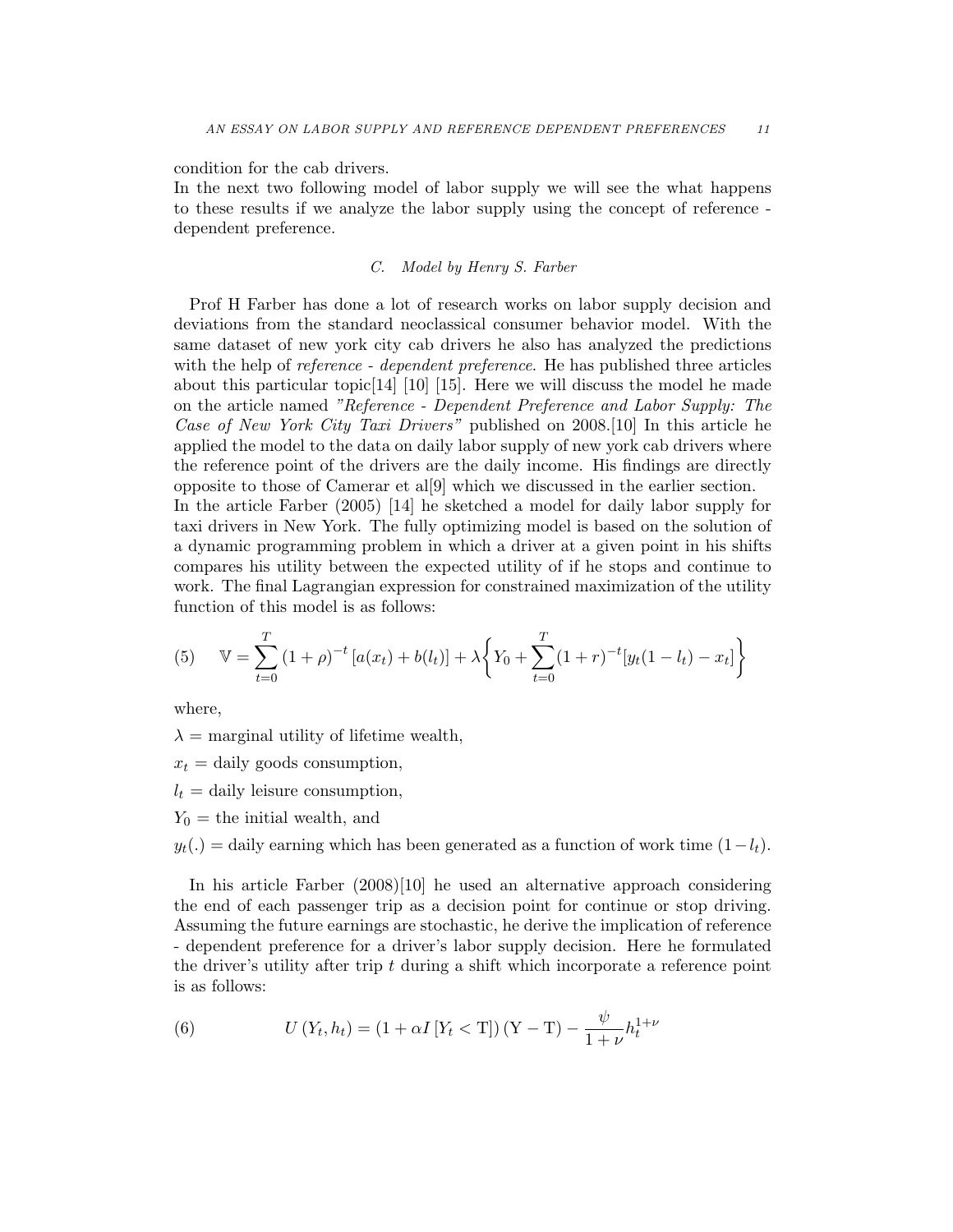where  $I[\cdot]$  is the indicator function and

 $h_t$  = hours worked on shift at end of trip t,

 $Y_t$  = income earned on shift at end of trip t,

 $T =$  reference income

 $\alpha$  = parameter determining sharpness of "kink" in utility function ( $\alpha$  > 0),

 $\psi$  = parameter determining dis-utility of work, and

 $\nu =$  elasticity parameter (wage elasticity of labor supply =  $1/\nu$ , defining Y =  $Wh$ ).

The above utility function is continuous, but kinked at income level T, with the marginal utility of income discontinuously higher below the kink  $(a > 0)$  than above the kink. So, now if we express this utility function at  $(t + 1)$  level, then the utility will be like as follows:

$$
(7) \quad
$$

$$
U(Y_{t+1}, h_{t+1}) = (Y_t + f_{t+1} - T) (1 + \alpha I [Y_t + f_{t+1} < T]) - \frac{\psi}{1 + \nu} (h_t + \tau_{t+1})^{1 + \nu}
$$

The marginal utility for the next trip will be depend upon the fare and needed time to complete the ride. So the expression for the marginal utility for the next trip at  $(t + 1)$  time period will be:

(8) 
$$
MU_{t+1} = f_{t+1} (1 + \alpha I [Y_t < T]) - \tau_{t+1} \psi h_t^{\nu}
$$

We can see here that the marginal value of continuing to drive is a linear function of the uncertain wage on the  $t+1$  trip. Let  $E(\omega_t) = \mu_t^{\omega}$  so that expected marginal value is:

(9) 
$$
E\left[ MV_{t+1}\right] = \mu_{t+1}^{\omega} \left(1 + \alpha I \left[Y_t < T\right]\right) - \psi h_t^{\nu}
$$

Now in the next section we will see the estimation of labor supply model based on these formulations referring Farber (2008) article.[10]

#### ANALYSIS OF THE MODEL WITH DATA

A large value of  $\delta$  is not sufficient for reference - dependent preferences to be useful to predict the labor supply. An individual's reference income level also need to be roughly constant over a reasonable period of time. The standard deviation  $(\sigma_{\mu})$  of the daily random component determine the reference income which is a measure of how much reference income level deviates every day. If the standard deviation is relatively small to the mean  $(\theta_i)$ , then only it can be said that the reference income level is quiet stable. The  $\theta_i$  also can tell us that when driver i is going to stop.

From the intuitive point of view, it can be said that most of the shifts will end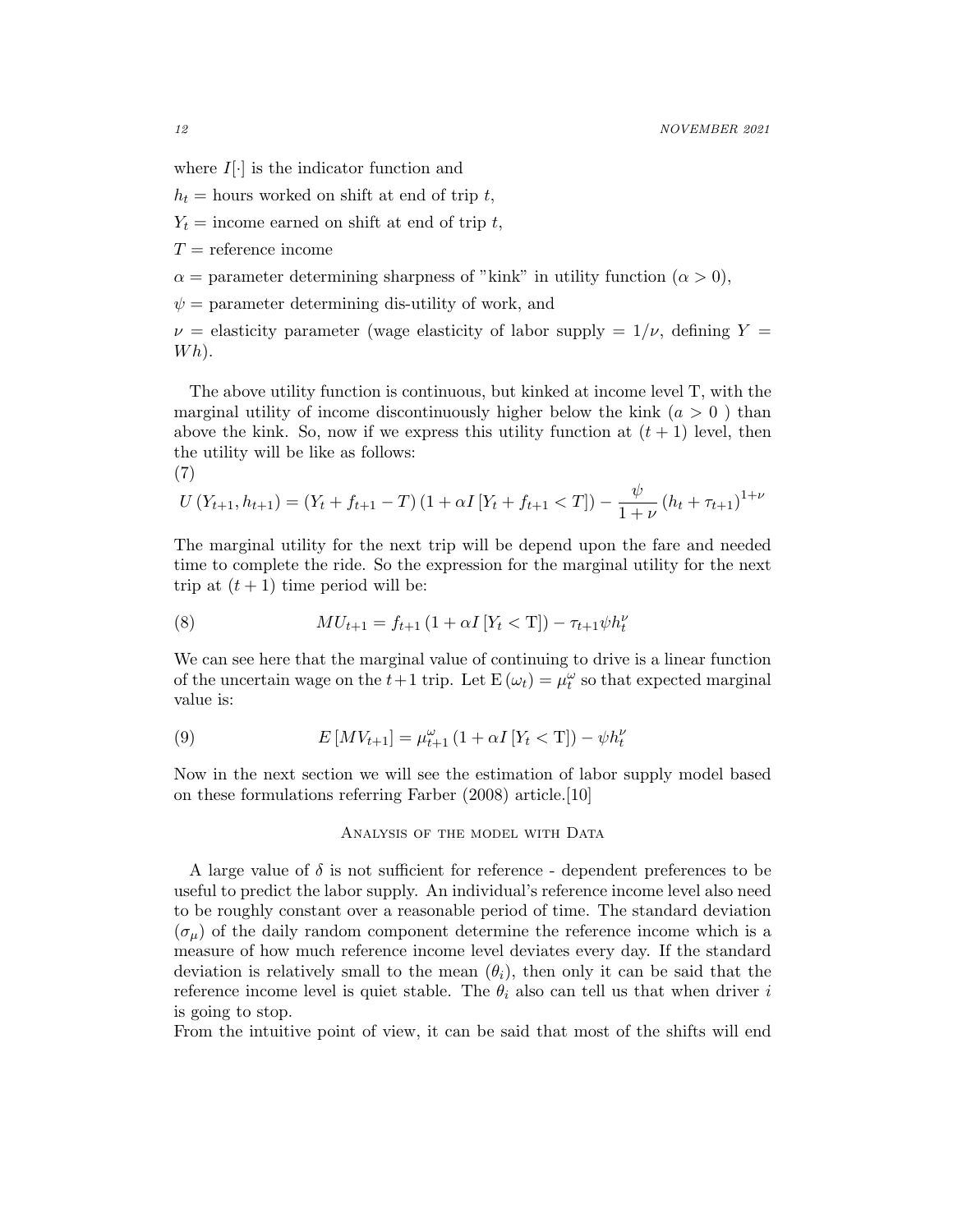| Parameters                   | $1^{\circ}$ | $ 2\rangle$ | $\left(3\right)$ | 4         |
|------------------------------|-------------|-------------|------------------|-----------|
|                              |             |             |                  |           |
| $\beta$ (contprob)(constant) | $-0.691$    |             |                  |           |
|                              | (0.243)     |             |                  |           |
| $\theta$ (mean ref inc)      | 159.02      | 206.71      | 250.86           |           |
|                              | (4.99)      | (7.98)      | (16.47)          |           |
| $\delta$ (cont increment)    | 3.40        | 5.35        | 4.85             | 5.38      |
|                              | (0.279)     | (0.573)     | (0.711)          | (0.545)   |
| $\hat{\sigma}$ (ref inc var) | 3,199.4     | 10,440.0    | 15,944.3         | 8,236.2   |
|                              | (294.0)     | (1,660.7)   | (3,652.1)        | (1,222.2) |

AN ESSAY ON LABOR SUPPLY AND REFERENCE DEPENDENT PREFERENCES 13

Table 2—Maximum Likelihood Estimates of Reference-Dependent Labor Supply Model from Farber(2008)[10]

with drivers reaching their reference income level and if that doesn't happen, then the reference dependence is not likely to have any significant effect on behavior. So, the model has to be examined for prediction of probability that the reference income level has been reached at the end of the of shift. Total income observed on each shift lead us to a the computation of estimated parameters of the model. Here Farber presented the maximum likelihood estimates of the parameters  $(\beta, \theta_i, \sigma_\mu^2)$  and  $\delta)$  of the reference - dependent labor supply model on the NY cab drivers data. The estimation values are in the table 3. These estimates are for the restricted version of the model that constraints all the drivers to have the same mean reference income level and the X factor to contain only a constant. From the table 3 it can be observed that the mean reference income level is \$159.02 and the  $\delta$  estimation inversely index the change in probability of continuing to drive once the reference level for the day is reached. The value for this is 3.40 which is statistically very different from zero. Thus tells us that strongly about the possible impact of reference - dependence for the labor supply decision. So, all the factors are showing that reference - dependent preference has an important role in determining the daily labor supply for the taxi drivers. We are getting following evidences in support of this statement by the analysis of the data by Farber[10].

- There is a very clear decline in the continuation value when the drivers reach the reference income level.
- The estimated value of  $\sigma_{\mu}$  is very small relative to the estimated mean reference income level.  $(\theta_i)$
- The  $\theta_i$  can predict the daily income very precisely.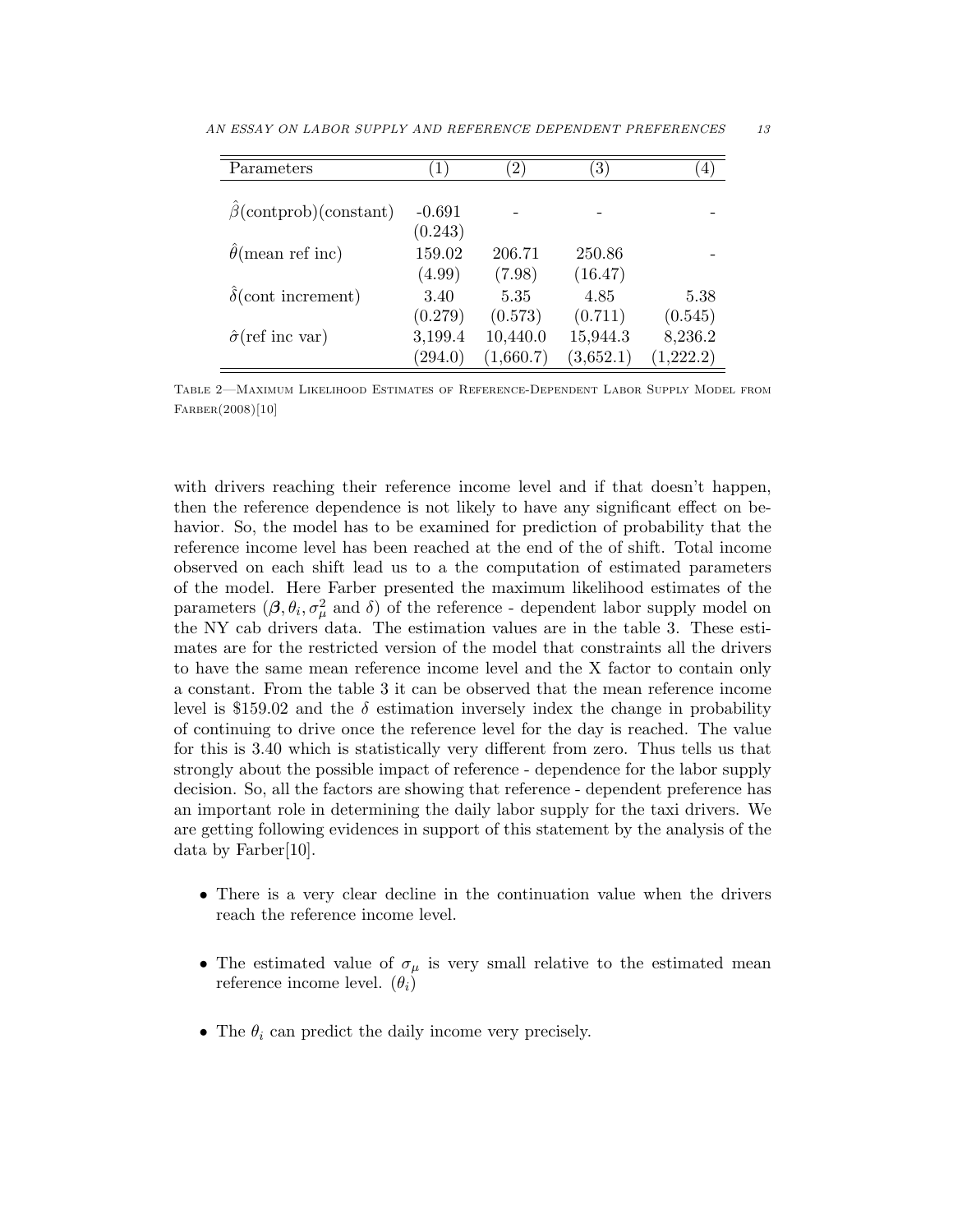Conclusion from this model

So from the analysis as a summary we can say the results is showing that the reference - dependent preference is impacting the labor supply in four following points Farber[10]:

- From table 3 it can be seen that the continuation probability got decreased so much when the income level has been reached by cab drivers. The value of  $\delta$  is 5.38 implies a decrease of five standard deviation in the standerd normal distribution of the continuation value at the time when driver reach their reference income level. This makes us almost certain that the driver will stop after they reach their reference income level.
- The estimation of within- driver inter day variation is very large at the reference income level which says us that there is little consistency in a driver's reference income level in each day.
- There is a strong positive correlation can be seen between the average hours of driving and the average income of them and  $\theta_i$ . These correlations are 0.86 and 0.76 respectively.[10]. To see whether the reference income level can really predict the daily income, Farber did a regression of:

(10) 
$$
Y_{ij} = \alpha_0 + \alpha_1 \hat{\theta}_i + \gamma_{ij}
$$

where the  $Y_{ij}$  is the income of driver i on shift j. The  $R^2$  score he got from the regression was 0.07.

• The probability that income  $Y_{ij}$  exceeds the reference level after the j-th shift is the CDF of a normal distribution where  $\theta_i$  is the mean and the variance is 8236.2. The formulation for this is as follows:

(11) 
$$
P(T_{ij} \le Y_{ij}) = \Phi \left[ \left( Y_{ij} - \theta_i \right) / \sigma_\mu \right]
$$

The following figure 5 shows the plot for fraction of shifts where the probability at reference income level was reached during the shift falls in ten intervals of zero to one.

From the above points we end up getting a puzzle. The concept of reference - dependent preference utility make a non - linear model for the relationship between the large estimated value of  $\delta$  and the income with the continuation probability which tells us that the cab drivers generally stop if they reach at their respective reference income level. But the reference income level of the drivers also varies everyday, however from the analysis it is very evident that most of the shifts end before reaching the reference income level. The data also shows us smoothness between reference level income and the probability for stop or to continue driving where this reference - dependent preference plays an important role. The within - driver variation of income across different shifts also direct us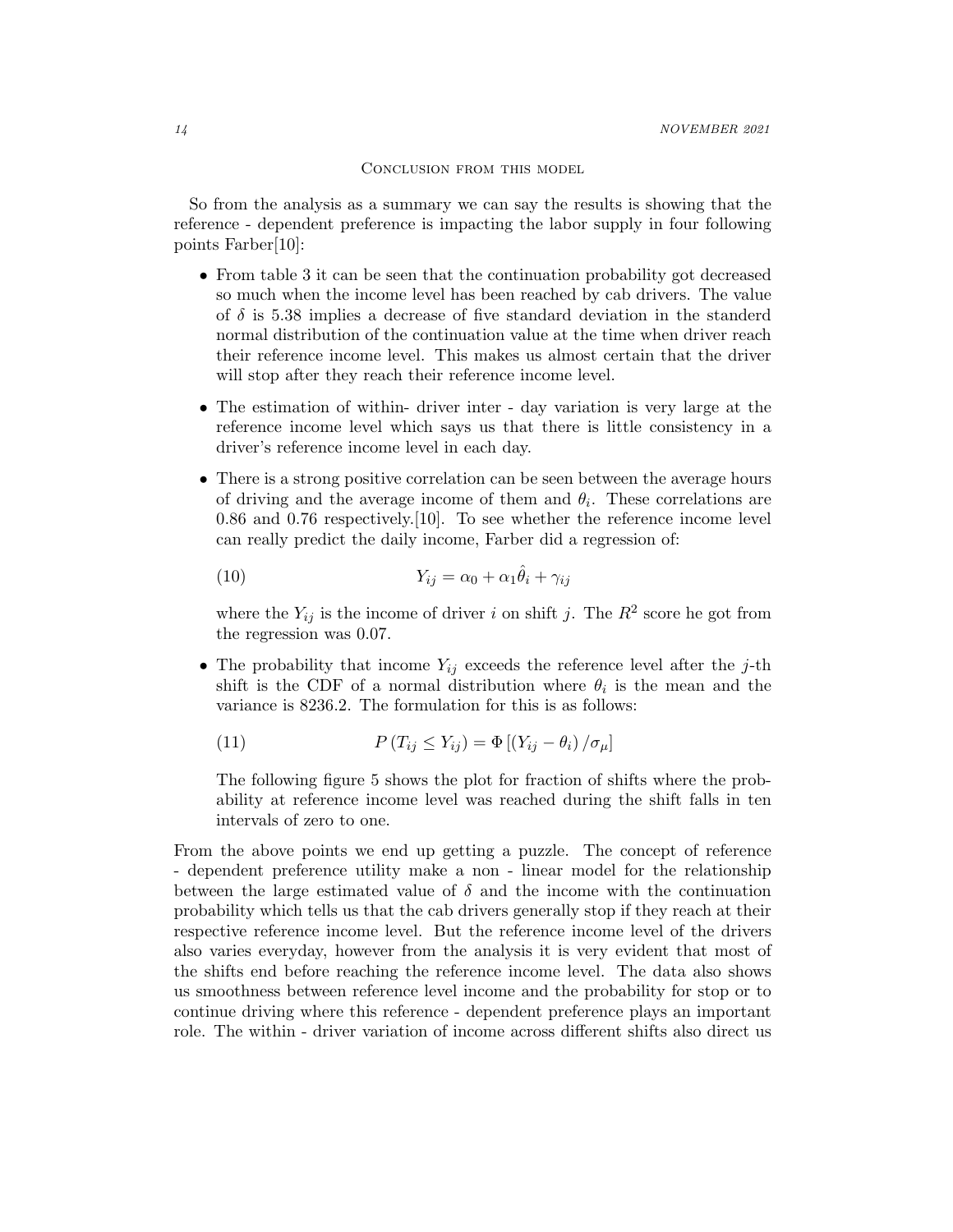

Figure 3. Distribution of Predicted Probability of Income Exceeding the Reference Level at SHIFT END (Based on parameters in column  $4$  of Table 2)

to the importance of the concept of reference - dependent preferences though the clear reason behind this variation has not been explained precisely.

# *D. Model by Vincent P. Crawford and Juanjuan Meng*

This model is based on a paper named "New York City Cab Drivers' Labor Supply Revisited: Reference-Dependent Preferences with Rational Expectations Targets for Hours and Income" by Crawford and Meng[11]. This model targets for hours as well as income, determined by proxied rational expectations. The model by Camerar et. al[9] can be explained by the neo classical economic theories where the strongly negative elasticity can be obtained via an implausibly large negative serial correlation of realized earnings per hour. Farber (2008)[10] suggests that the labor supply is reference dependent and that can have strong implications on policies. Farber suggested about a rich parametrization which

Evaluation of much government policy regarding tax and transfer programs depends on having reliable estimates of the sensitivity of labor supply to wage rates and income levels. To the extent that individuals' levels of labor supply are the result of optimization with reference-dependent preferences, the usual estimates of wage and income elasticities are likely to be misleading.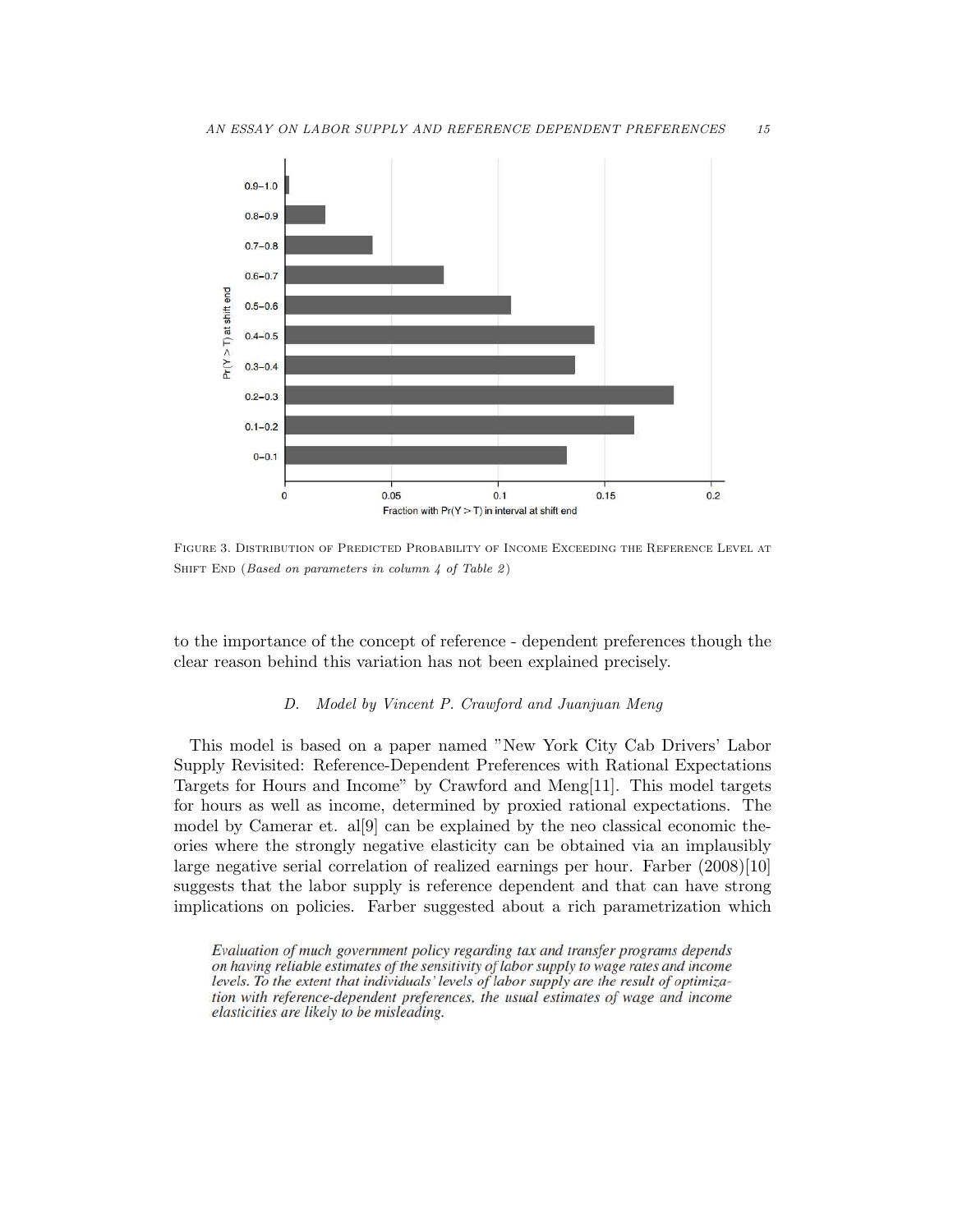we have seen in the previous model analysis section, that is better than the neo classical economic theories to explain this problem. In this article Crawford and Meng tried to frame a better model following Farber and also allowing the gain - loss utility with some other factors such as how the targets for drivers can be determined and expected earnings are the rational expectations.

So, this model also treats each day separately as the other two models discussed before. Let I and H denote his income earned and hours worked that day, and let  $I<sup>r</sup>$  and  $H<sup>r</sup>$  denote his income and hours targets for the day. We write the driver's total utility,  $V(I, H | I^r, H^r)$ , as a weighted average of consumption utility  $U_1(I) + U_2(H)$  and gain-loss utility  $R(I, H | I^r, H^r)$ , with weights  $1 - \eta$  and  $\eta(\text{ where } 0 \leq \eta \leq 1)$ , as follows:

(12) 
$$
V(I, H | I^r, H^r) = (1 - \eta) (U_1(I) + U_2(H)) + \eta R (I, H | I^r, H^r)
$$

where gain-loss utility:

(13) 
$$
R(I, H | I^r, H^r) = 1_{(I-I^r \le 0)} \lambda (U_1(I) - U_1 (I^r))
$$

$$
+ 1_{(I-I^r>0)} (U_1(I) - U_1 (I^r)) + 1_{(H-H^r \ge 0)} \lambda (U_2(H) - U_2 (H^r))
$$

$$
+ 1_{(H-H^r < 0)} (U_2(H) - U_2 (H^r))
$$

Here in this model a simple characterization has been allowed that the driver's optimal stopping decision with a target for hours as well as income which make this model parallel to the model by Farber's model (2005, 2008)[14] [10] characterization of optimal stopping at the reference income level. This suggests that the marginal utility of income is approximately constant and, treating  $u_1(.)$  as a *von Neumann-Morgenstern utility function*, that consumption utility is approximately risk-neutral in daily income, a restriction Farber (2008) and which has been imposed here in the structural analyses.

The optimal stopping decision then maximizes  $V(I, H | I^r, H^r)$  as in previous two equations, subject to the linear menu of expected income-hours combinations  $I = w^e H$ . When  $U_1(\cdot)$  and  $U_2(\cdot)$  are concave,  $V(I, H | I^r, H^r)$  is concave in I and H for any targets  $I^r$  and  $H^r$ . Thus the driver's decision is characterized by a firstorder condition, generalized to allow kinks at the reference points: he continues if expected earnings per hour exceeds the relevant marginal rate of substitution and stops otherwise. So, if the marginal rates of substitution with reference dependenct preference in all possible domains are will be: From the table 3 it can be seen that the marginal rates of substitution in the interiors of the four possible domains of gain - loss have been expressed as hours disutility cost per income. Here this gain - loss utility is additively separable in all dimensions following the model of reference - dependent preference and determined component by component by the difference between realized and target consumption utilities, when hours and income are both in the interior of the gains or loss domain,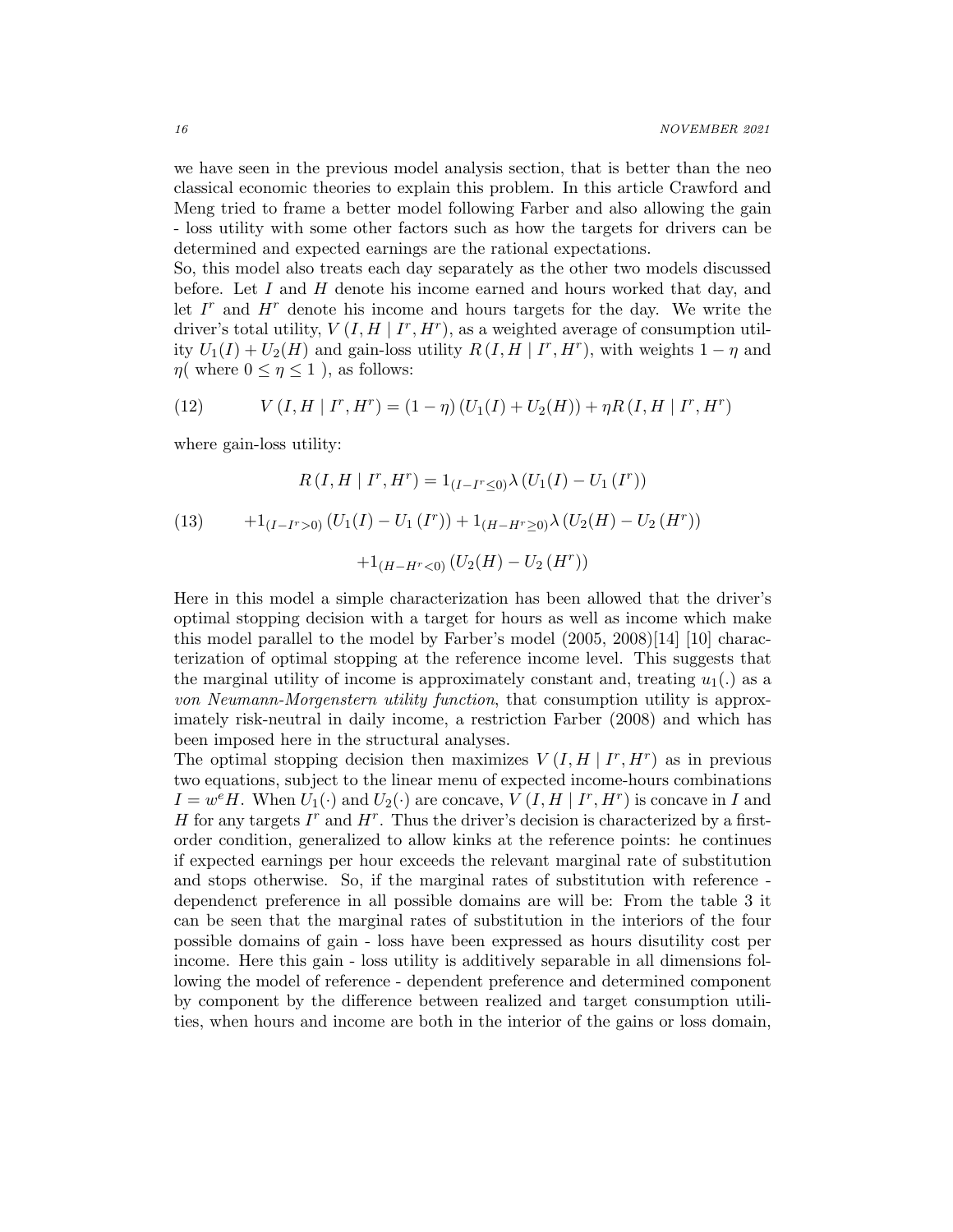|                         | Hours gain $(H < Hr)$                                             | Hours loss $(H > Hr)$                               |
|-------------------------|-------------------------------------------------------------------|-----------------------------------------------------|
| Income gain $(I > I^r)$ | $-U_2'(H)/U_1'(I)$                                                | $- [U'_{2}(H)/U'_{1}(I)] [1 - \eta + \eta \lambda]$ |
| Income loss $(I < I^r)$ | $- \left[U^\prime_2(H)/U^\prime_1(I)\right]/[1-\eta+\eta\lambda]$ | $-U_2'(H)/U_1'(I)$                                  |

Table 3—Marginal Rates of Substitution with Reference-Dependent Preferences by Domain

the marginal rate of substitution is the same as for consumption utilities alone and the stopping decision follows the neoclassical first-order condition. But when hours and income are in the interiors of opposite domains, the marginal rate of substitution equals the consumption-utility trade-off times a factor that reflects the weight of gain-loss utility and the coefficient of loss aversion,  $(1 - \eta + \eta \lambda)$  or  $1/(1 - \eta + \eta \lambda)$ . On boundaries between regions, where  $I = I^r$  and/or  $H = H^r$ , the marginal rates of substitution are replaced by generalized derivatives whose left-hand and right-hand values equal the interior values. The following is the plot (figure 5) to show the linearity of the utility of consumption.



Figure 4. A Reference-Dependent Driver Stops at the Second Target He Reaches: Income on a Bad Day (lower budget line), Hours on a Good Day (upper budget line)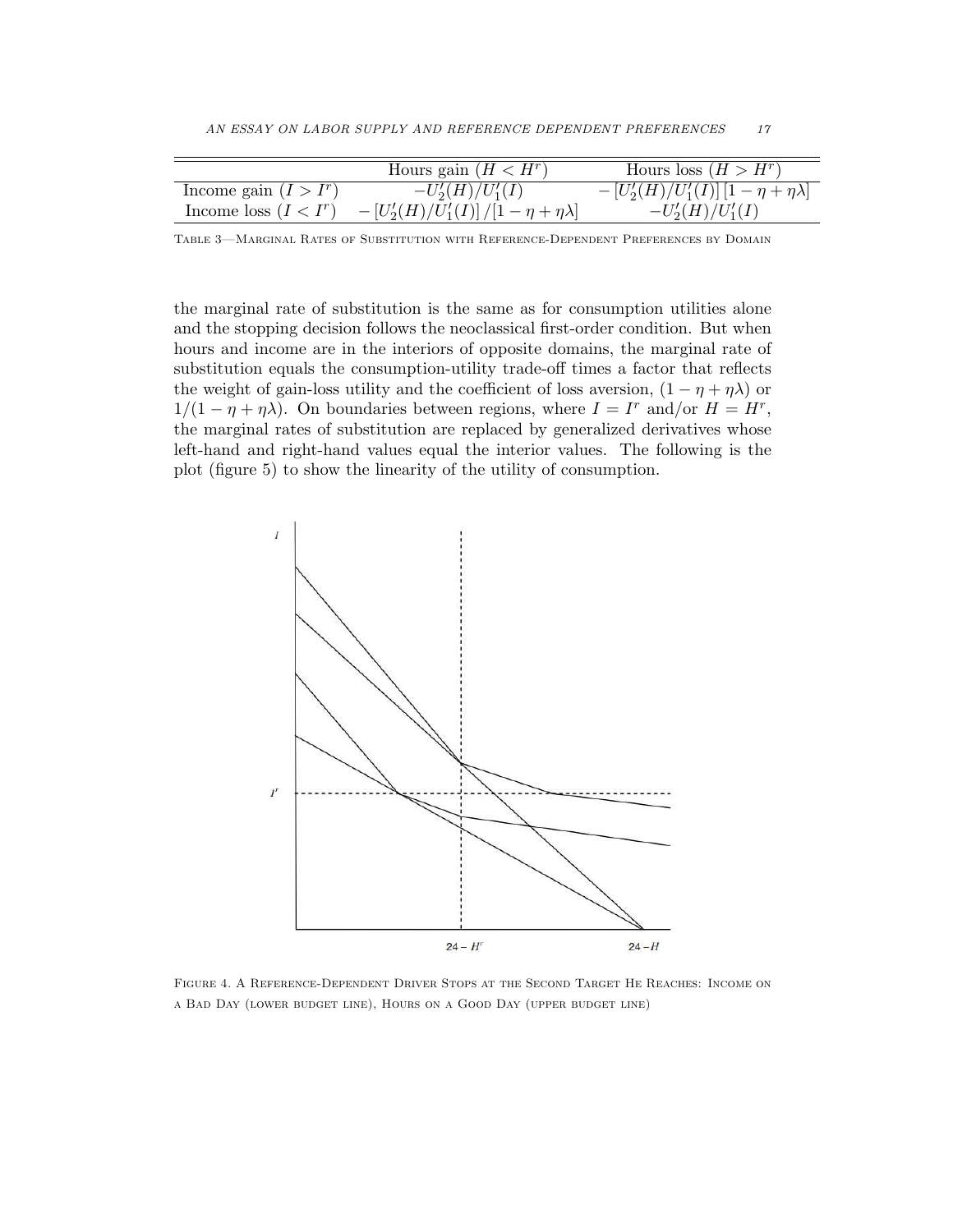ANALYSIS OF THE MODEL WITH DATA

Here for the data analysis, they have used the exact same data used by Farber. For the analysis, Farber choose only hours not the efforts, so here in this

model this is a new inclusion to the analysis factors. Early earnings, unlike total earnings, should be appraximately correlated with errors in stopping decision to avoid the problems related to the sample selection via endogenous variable which is a special requirement for reference - dependent preference. The summary of



Figure 5. A Reference-Dependent Driver's Labor Supply Curve

the analysis can be represented by the figure 5. This diagram here compares labor-supply curves for a neoclassical and a reference-dependent driver with the same consumption utility functions. The solid curve is the neoclassical supply curve, and the dashed curve is the reference-dependent one. The shape of the reference-dependent curve depends on which target has a larger influence on the stopping decision, which depends on the relation between the neoclassical optimal stopping point (that is, for consumption utility alone) and the targets.

<sup>&</sup>lt;sup>10</sup> Farber generously shared his data with us. His 2005 paper gives a detailed description of the data cleaning and relevant statistics. The data are converted from trip sheets recorded by the drivers. These contain information about starting/ending time/location and fare (excluding tips) for each trip. There are in total 21 drivers and 584 trip sheets, from June 2000 to May 2001. Drivers in the sample all lease their cabs weekly so they are free to choose working hours on a daily basis. Because each driver's starting and ending hours vary widely, and 11 of 21 work some night and some day shifts, subleasing seems unlikely. Farber also collected data about weather conditions for control purposes.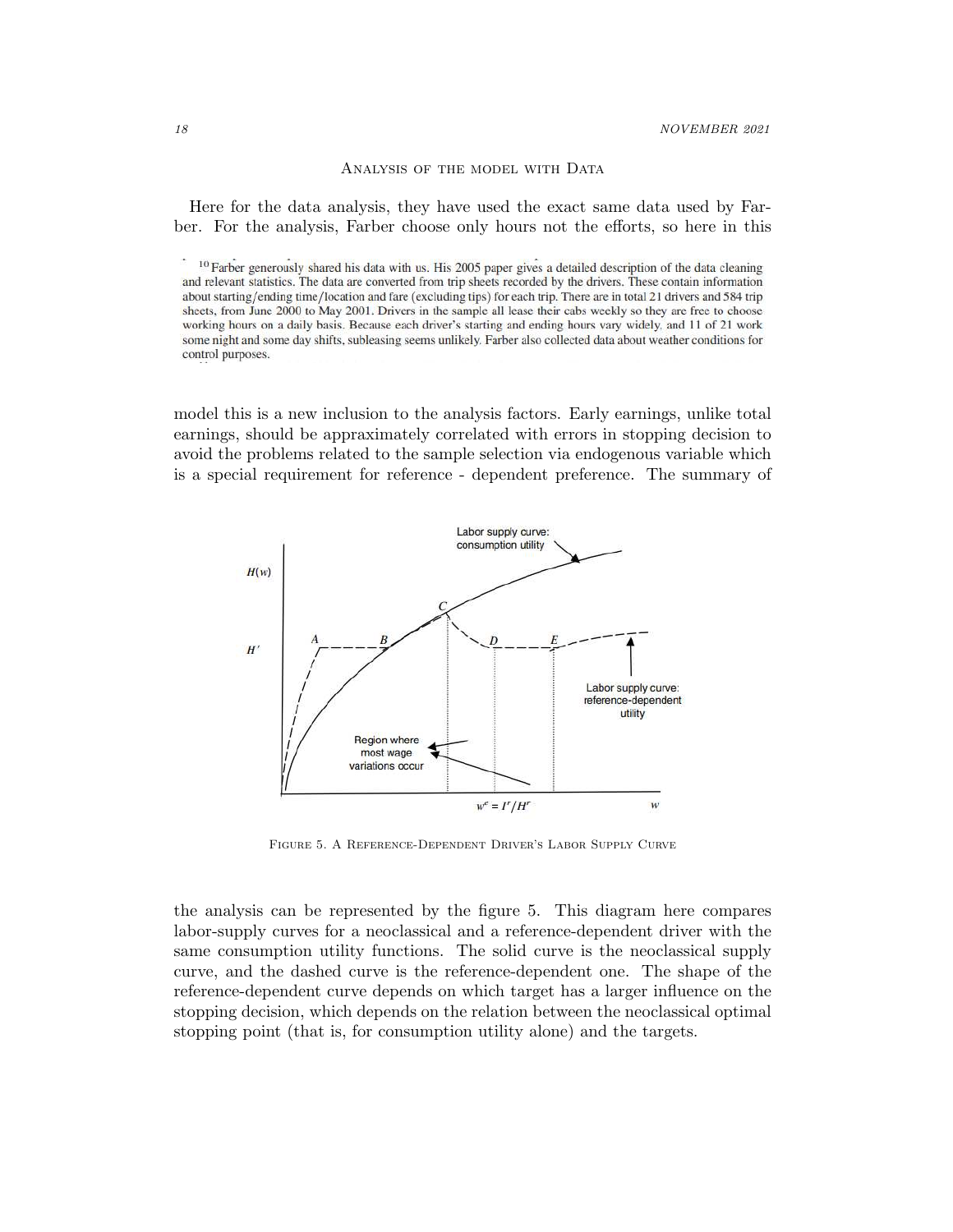#### Conclusion from this model

In the conclusion, we can refer to the the figure 5 which suggests that This model, estimated with Farber's data, suggests that reference dependence is an important part of the labor-supply story in his dataset, and that using Koszegi Rabin model to take it into account does yield a useful model of cab drivers' labor supply. Overall, the results for this model are more comprehensive investigation of the behavior of cab drivers and other workers with similar choice sets, with larger datasets and more careful modeling of targets, will yield a reference-dependent model of labor supply that significantly improves upon the neoclassical model.

#### IV. Conclusion

In the conclusion it can be said that the neo classical economic theories are not sufficient in many cases where we need to look the problem from the behavioral aspect and this labor supply decision problem is a very strong example of this type. Here Camerar suggested the negative elasticities though satisfy the neo classical theories but were not satisfying the empirical analysis without some strong assumptions. But in the real world those assumptions are not valid, so for a better model we need to consider every possible angle of view and reference dependence preference theory is an important tool for this. But there are still a lot of unexplained questions floating and for that we need to formulate models with more consideration to all possible factors in all possible domains and dimensions, which we expect to see in near future.

#### REFERENCES

- [1] B. K˝oszegi and M. Rabin, "A model of reference-dependent preferences," *The Quarterly Journal of Economics*, vol. 121, no. 4, pp. 1133–1165, 2006.
- [2] A. Tversky and D. Kahneman, "Advances in prospect theory: Cumulative representation of uncertainty," *Journal of Risk and uncertainty*, vol. 5, no. 4, pp. 297–323, 1992.
- [3] R. Sugden, "Reference-dependent subjective expected utility," *Journal of economic theory*, vol. 111, no. 2, pp. 172–191, 2003.
- [4] B. K˝oszegi and M. Rabin, "Reference-dependent risk attitudes," *American Economic Review*, vol. 97, no. 4, pp. 1047–1073, 2007.
- [5] V. K¨obberling and P. P. Wakker, "An index of loss aversion," *Journal of Economic Theory*, vol. 122, no. 1, pp. 119–131, 2005.
- [6] D. Bowman, D. Minehart, and M. Rabin, "Loss aversion in a consumption– savings model," *Journal of Economic Behavior & Organization*, vol. 38, no. 2, pp. 155–178, 1999.